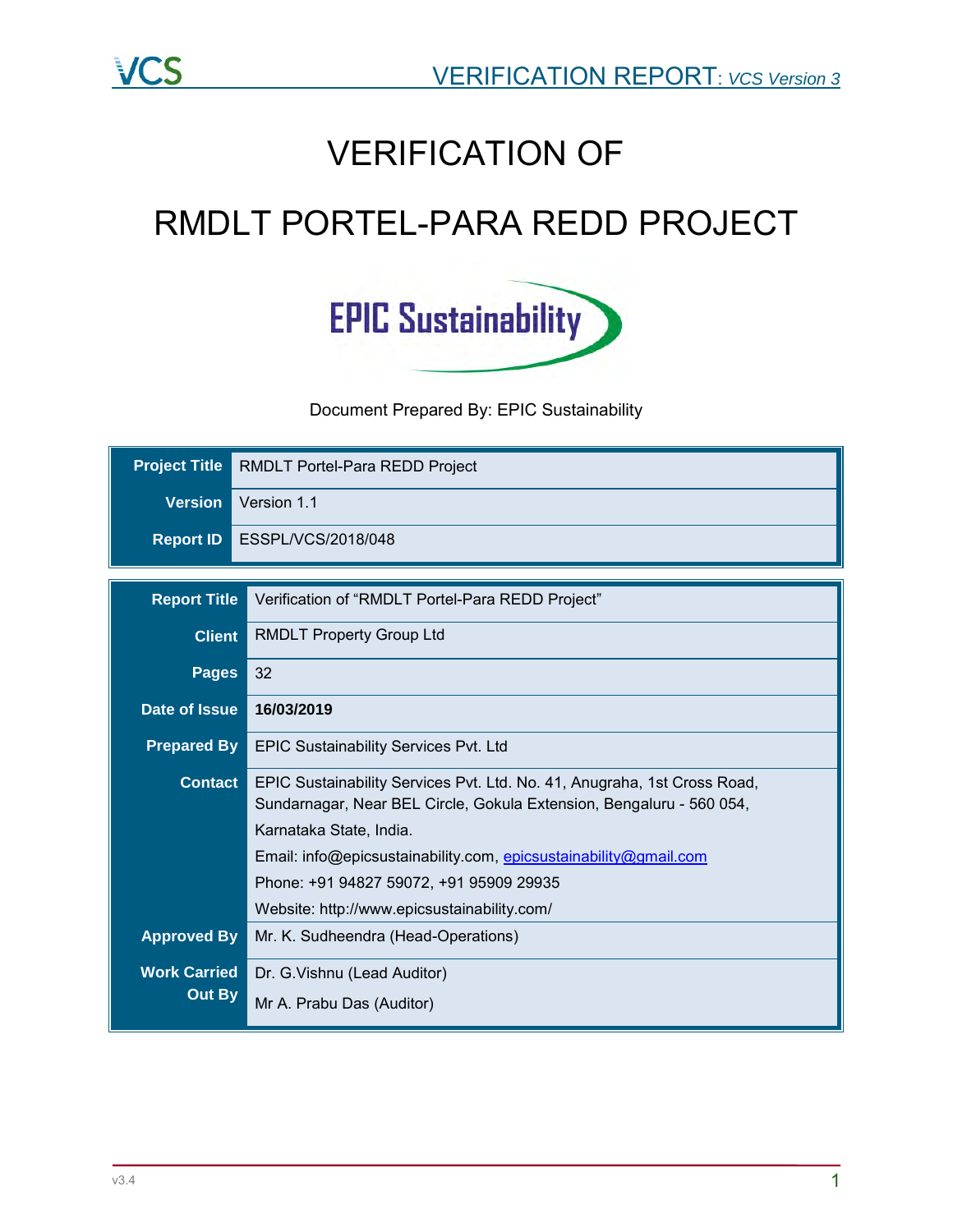#### **Summary:**

RMDLT Property Group Ltd has appointed EPIC Sustainability Services Private Limited to perform the second periodic verification of the emission reductions reported for the project titled "RMDLT Portel-Para REDD Project" (Project ID: 977) for the period from 02-Jan-2012 to 31-Dec-2017 for the net reductions achieved by the project during this period. The verification was based on the validated project description (PD) corresponding validation report, first monitoring and verification reports and other supporting documents made available to the verification team by the client.

The Project *RMDLT Portel-Para REDD Project* has established and integrated management system of forests and lands of the indigenous reserve, to ensure its sustainability and to mitigate threats of its conservation and recovery. The objective of avoiding deforestation and degradation in the territory of Portel Municipality, in a forest area of 177,899.5 Ha comprising of 17 privately owned parcels or "Glebas" is achieved through the implementation of a REDD+ Project*.* The leakage management area is located within the Land of the Project and is entirely outside the project area The location of the project is in northwest of Brazil, in the State of Para, micro region of Portel, municipality of Portel.

The verification team identified, through the verification process, 04 CARs and 01 CLs. The client has taken actions and submitted to EPIC the revised monitoring report and supporting evidence. The verification team, through the verification process, confirmed that the emission reductions achieved by the project activity during the monitoring period are correctly calculated in the monitoring report, Version 1.1, dated 25<sup>th</sup> February 2019. Therefore, EPIC has proceeded to certify that the net emission reductions amounting to 57,20,431 tCO2e for the period from 02-Jan-2012 to 31-Dec 2017 are accurate, complete, consistent, transparent and free of material error or omission.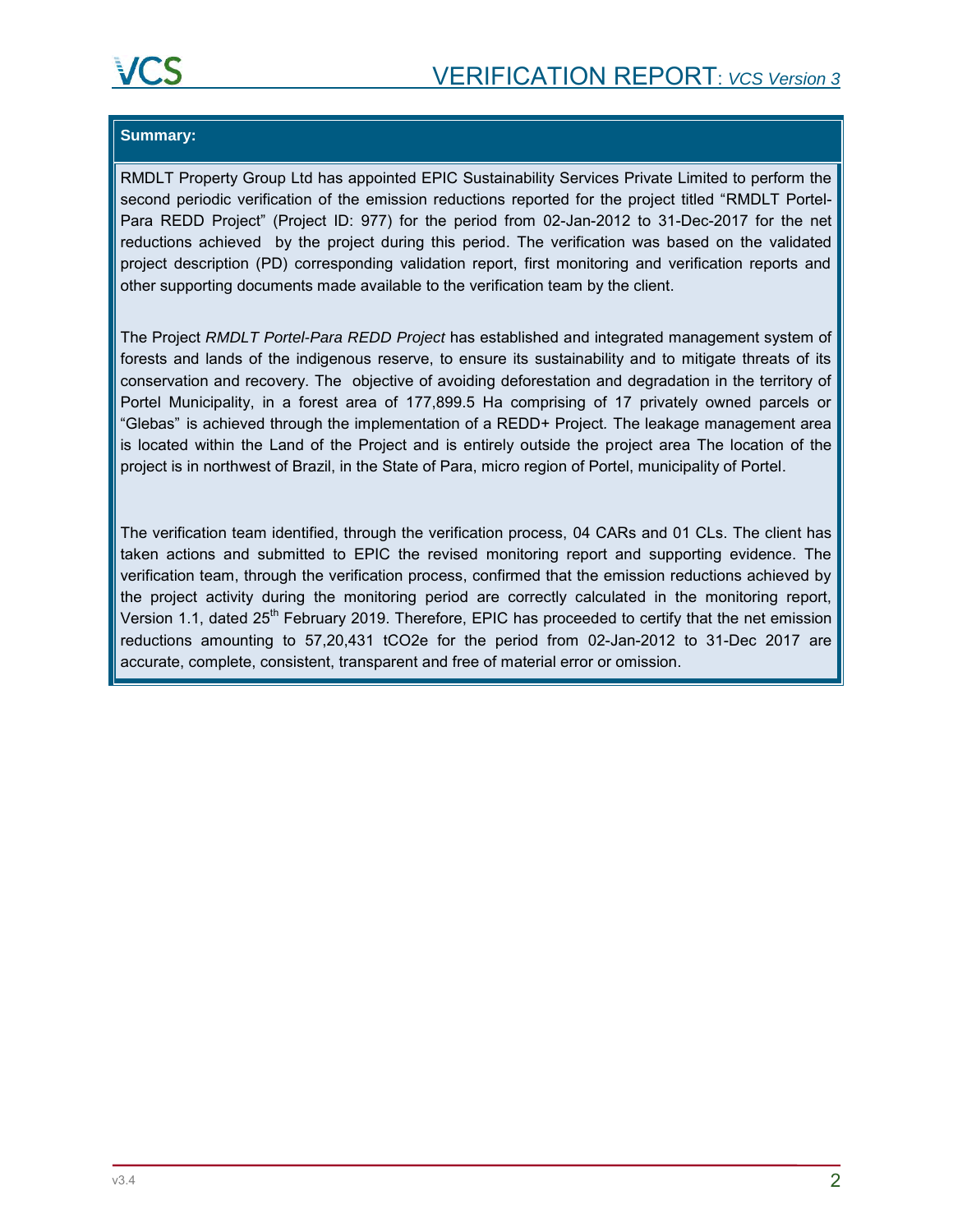#### **Table of Contents**

| 1              |                  | Introduction                                                                    | 4               |
|----------------|------------------|---------------------------------------------------------------------------------|-----------------|
|                | 1.1              | Objective                                                                       | 4               |
|                | 1.2              | Scope and Criteria                                                              | $\overline{4}$  |
|                | 1.3              | Level of Assurance                                                              | 5               |
|                | 1.4              | Summary Description of the Project                                              | 5               |
| 2              |                  | Verification Process                                                            | 5               |
|                | 2.1              | Method and Criteria                                                             | 5               |
|                | 2.2              | Document Review                                                                 | 6               |
|                | 2.3              | Interviews                                                                      | $\overline{7}$  |
|                | $\overline{2.4}$ | Site Inspections                                                                | 8               |
|                | 2.5              | <b>Resolution of Findings</b>                                                   | 9               |
|                | 2.6              | <b>Eligibility for Validation Activities</b>                                    | 9               |
| 3              |                  | Validation Findings                                                             | 9               |
|                | 3.1              | Participation under Other GHG Programs                                          | 9               |
|                | 3.2              | <b>Methodology Deviations</b>                                                   | 9               |
|                | 3.3              | <b>Project Description Deviations</b>                                           | 9               |
|                | 3.4              | <b>Grouped Project</b>                                                          | 10              |
| 4              |                  | <b>Verification Findings</b>                                                    | 10              |
|                | 4.1              | <b>Project Implementation Status</b>                                            | $\overline{10}$ |
|                | 4.2              | Accuracy of GHG Emission Reduction and Removal<br>Calculations                  | 10              |
|                | 4.3              | Quality of Evidence to Determine GHG Emission<br><b>Reductions and Removals</b> | 16              |
|                | 4.4              | Non-Permanence Risk Analysis                                                    | 16              |
| 5              |                  | Safeguards                                                                      | 17              |
|                | 5.1              | No Net Harm                                                                     | 17              |
|                | 5.2              | <b>Local Stakeholder Consultation</b>                                           | 17              |
| 6              |                  | Verification conclusion                                                         | $\overline{18}$ |
| $\overline{7}$ |                  | List of documents reviewed                                                      | 20              |
|                |                  | APPENDIX I: RESOLUTION OF findings                                              | 18              |

APPENDIX II: NON-PERMANENCE RISK ASSESSMENT CHECKLIST 19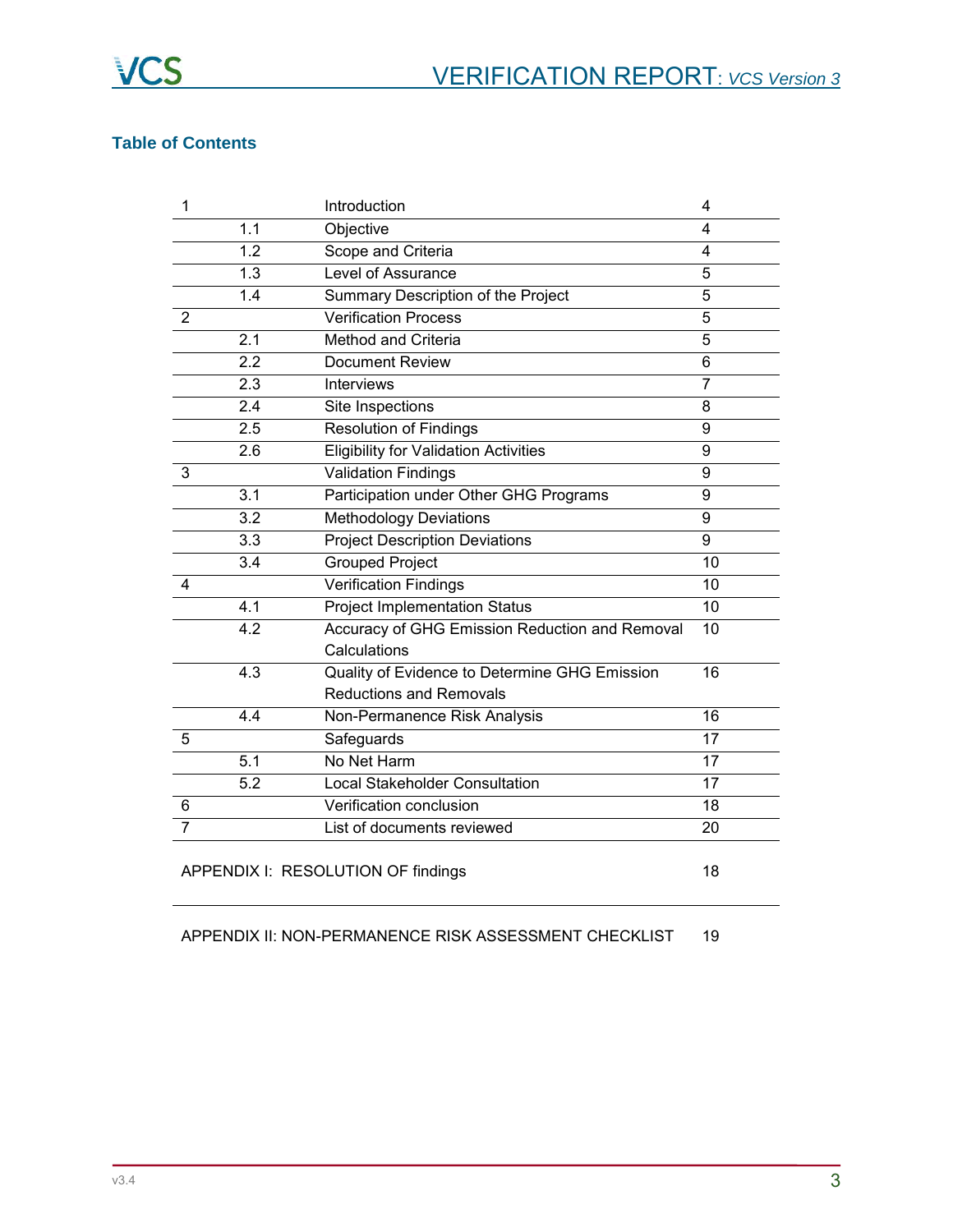#### **1 INTRODUCTION**

#### **1.1 Objective**

EPIC Sustainability Services Private Limited (EPIC) has been contracted by RMDLT Property Group Ltd to undertake the validation and second periodic independent verification of the project activity titled "RMDLT Portel-Para REDD Project" (Project ID: 977))" and the objective of the verification is as follows:

- To verify that the actual monitoring system and procedures are in full compliance with the system and procedures described in the monitoring plan of validated PD as well as with the applicable methodology;
- To verify the monitoring report with deviations are in compliance with monitoring plan and VCS rules
- To verify that the data reported were accurate, complete, consistent, transparent and free of material error or omission by checking the monitoring records and the emissions reduction calculation; and
- To verify and certify GHG emission reduction reported for the project for the period from **02-Jan-2012 to 31-Dec-2017**.

#### **1.2 Scope and Criteria**

The scope of the verification was the independent and objective review and ex-post determination of the monitored reductions in GHG emissions from "RMDLT Portel-Para REDD Project". The verification of this project was based on the validated project description (PD), validation report, first monitoring and verification reports and supporting documents made available to the verification team. These documents were reviewed against the requirements of the VCS standard version 3.7, VCS guidelines, the CDM Modalities and Procedures, related rules and guidance, and the VCS Validation and Verification manual Version 3.2.

The verification is not meant to provide any consulting towards the client. However, stated request for clarifications and/or corrective actions may provide input for improvement of the project design.

EPIC has performed the verification based on a risk based approach focusing mainly on the significant risks to meet the qualification criteria and the ability to generate VCUs. The work carried out by EPIC is free from any conflict of interest.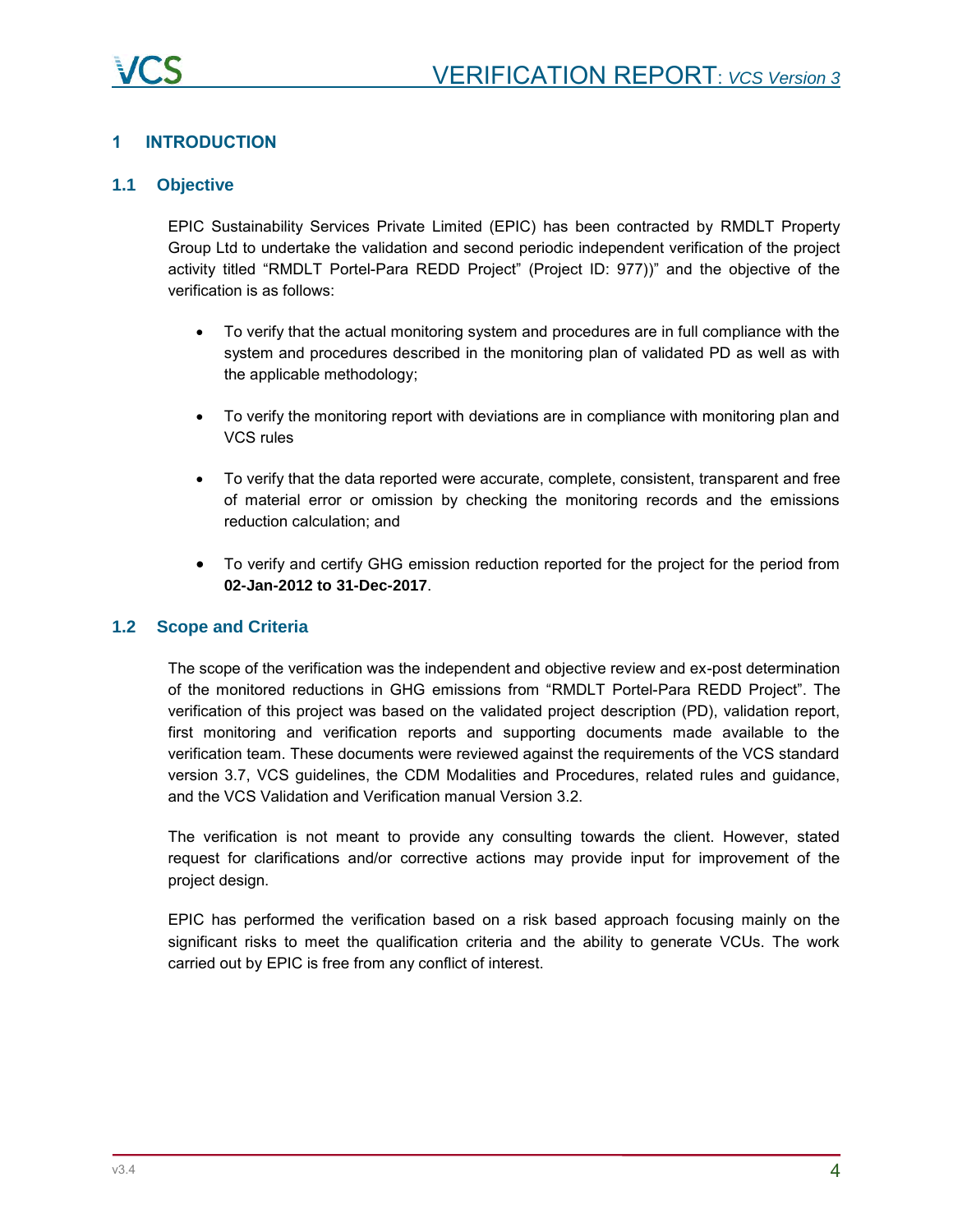#### **1.3 Level of Assurance**

In line with VCS requirements and as per ISO 14064-3:2006 para A.2.3.2, a reasonable level of assurance is defined for the verification of the project. This implies that based on the process and procedures conducted EPIC should state whether the information in the monitoring report is materially correct and is a fair representation of the actual project details, and is prepared in accordance with the VCS requirements and the applied methodology for information pertaining to GHG quantification, monitoring and reporting.

#### **1.4 Summary Description of the Project**

The RMDLT Portel-Para REDD Project has established and integrated management system of forests and lands of the indigenous reserve, to ensure its sustainability and to mitigate threats of its conservation and recovery. The objective of avoiding deforestation and degradation, in a forest area of 177,899.5 ha. of forests is achieved through the implementation of a REDD+ Project in the territory of Portel Municipality. The location of the project is in northwest of Brazil, in the State of Para, micro region of Portel, municipality of Portel.

#### **2 VERIFICATION PROCESS**

#### **2.1 Method and Criteria**

The verification process consisted of the following phases:

- a document review of the project design documents, monitoring reports and preparation of verification protocol;
- on-site visit to the project activity and interviews with project developer and project consultant;
- resolution of outstanding issues and the issuance of final verification report and opinion

The Verification was based on the guidance documents provided by VCS which included the following: VCS Standard version v3.7 Issued: 21 June 2017, Agriculture, Forestry, and Other Land Use Requirements v3.6 Issued: 21 June 2017, VM0015 REDD Methodology Framework, and AFOLU Non-Permanence Risk Tool v3.2 and latest valid version of VCS verification template. The verification and sampling plan methodology was based on VCS guidance documents and ISO 14064-3:2006.

For this verification, the audit was planned to visit 3 samples which were selected based on the information that emission removals are being claimed from these areas only. At each site, strata based sampling was followed across the different ages for the trees. For the desktop verification, equivalent sample size was chosen. A risk based approach was used to select the samples to allow a review of members targeted to represent a wide geographic range of sites; sufficient to provide the necessary sample size and to meet a reasonable level of assurance.

During the validation and verification, non-fulfilment of the verification protocol criteria or identified risks to the fulfilment of project objectives were raised as either CAR or CR. Corrective Action Requests (CAR) were issued, where: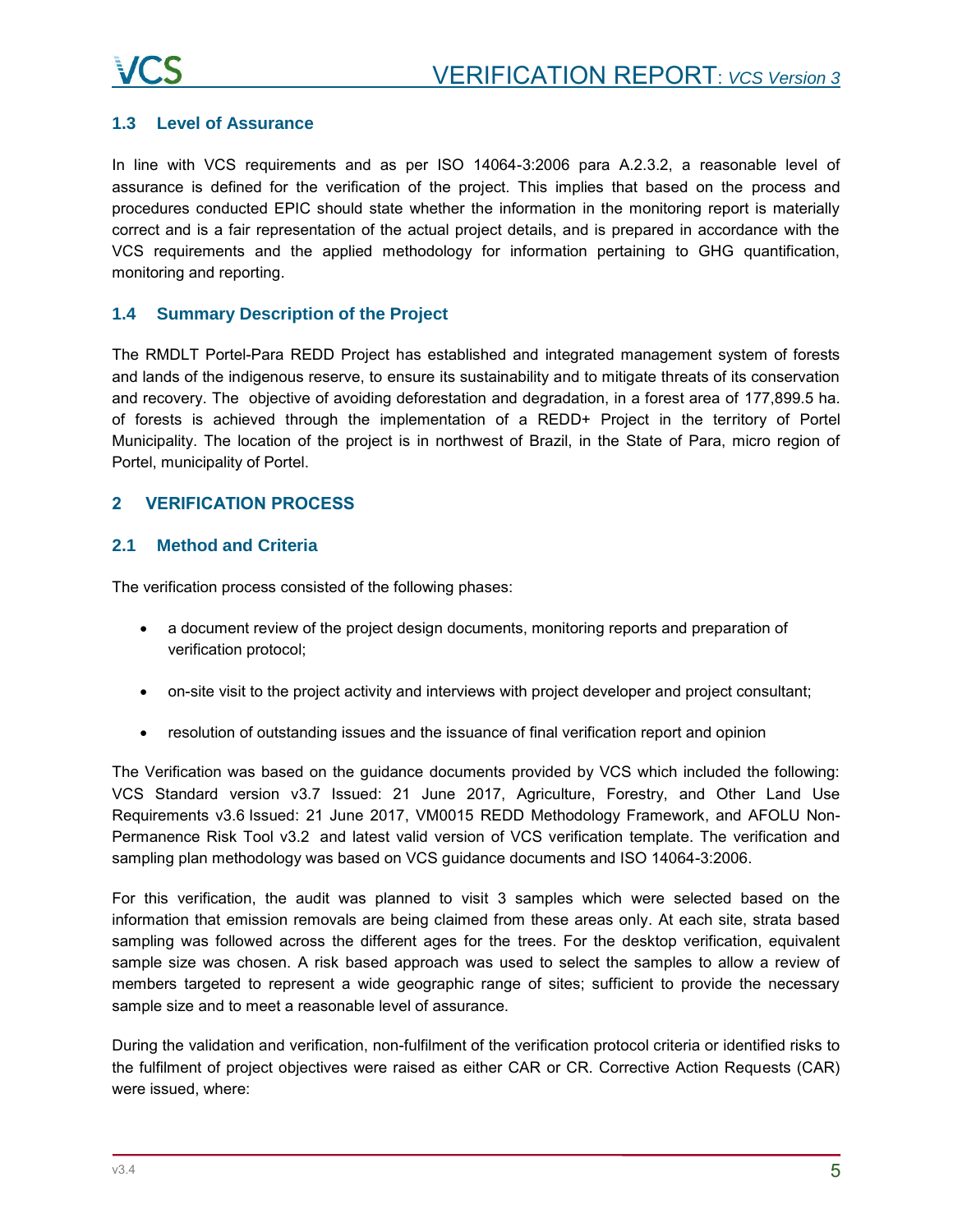

- mistakes had been made that directly impacted on the project results; or
- VCS requirements had not been met; or
- there was a risk that the project would not be accepted as a VCS project or that emission reductions will not be certified.

The Clarification Requests (CR) were issued where additional information was needed to clarify issues, and Forward Action Requests (FAR) for issues relating to project implementation that required review during the verification of the project activity. The IRs (Information Requests) are requested when additional information was required. The list of the findings are summarised in Appendix I.s

The following team members from EPIC were involved in verification process:

| <b>Name</b>                              | Role                | <b>Components reviewed</b>                                                                                                                                                                   |
|------------------------------------------|---------------------|----------------------------------------------------------------------------------------------------------------------------------------------------------------------------------------------|
| Dr G Vishnu                              | Lead Auditor        | Completeness<br>check,<br>desk<br>onsite<br>review,<br>inspection,<br>Interview<br>with<br>project<br>representatives and stakeholders<br>findings,<br>issuance of<br>report<br>preparation. |
| Mr A. Prabu Das                          | Team member         | Desk review, assistance in report<br>preparation                                                                                                                                             |
| Mr. Ewerton Nazareno                     | Host Country expert | Onsite inspection, Interview with<br>project representatives and local<br>stakeholders                                                                                                       |
| Mr R. Vljaya Raghavan<br>Dr D. Siddaramu | Technical Review    | verifying<br>οf<br>Checking<br>and<br>information related to draft final<br>report.                                                                                                          |

#### **2.2 Document Review**

The verification was performed primarily based on the review of the monitoring report and the supporting documentation. This process included:-

- 1. review of data and information presented to verify their completeness
- 2. review of the Project design, Monitoring Plan and monitoring methodology, paying particular attention to the monitored parameters and QA/QC requirements, and Internal SOPs.
- 3. an evaluation of data management and the QA/QC system in the context of their influence on the generation and reporting of ERs.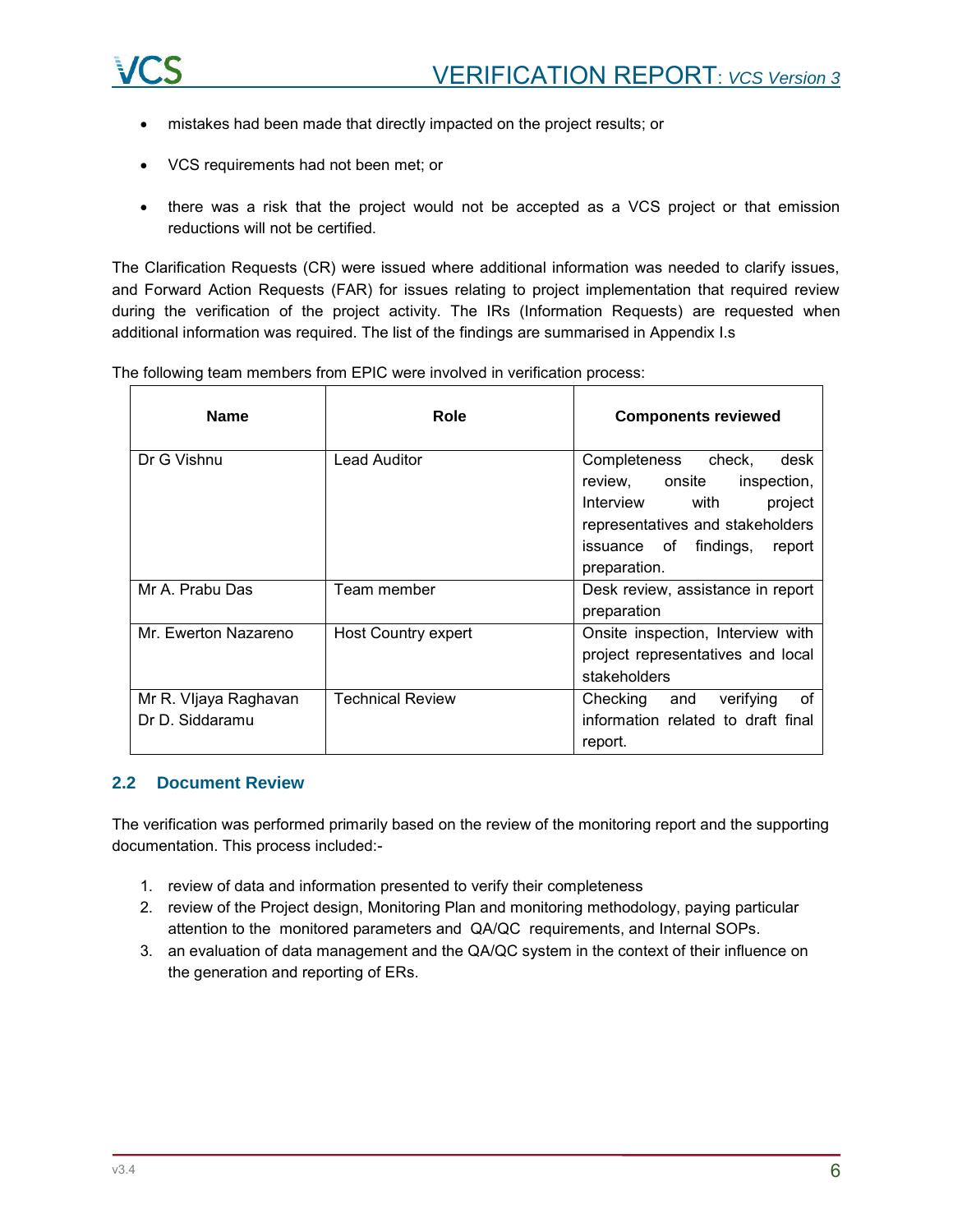The VCS monitoring report, Version 01, was initially reviewed and further EPIC requested the PP to present the supporting evidences. Additional background information and documents related to the project performance were also reviewed by EPIC. Through the process of the verification, the revised monitoring report and the supporting documents were evaluated to confirm the actions taken by the PP to the CARs and CRs issued by EPIC. The documents reviewed by EPIC are listed in references section of this report. EPIC reviewed the final version (Version 1.1) of the monitoring report to confirm that all changes agreed had been incorporated. The entire list of documents reviewed is summarised in Section 7.0.

#### **2.3 Interviews**

After the review of the Project description and documents a site visit was carried out from  $18<sup>th</sup>$  to 24<sup>th</sup> April 2018. During the site visit physical inspection of the project components followed by interviews with the on-site personnel was carried out to verify the project details. A follow-up meeting was also conducted with the project representatives. The following persons were interviewed.

| <b>Name Designation</b>                                                                                                   | <b>Location of</b><br>interview            | Company                                                    | <b>Interview Topics</b>                                                                                                 |
|---------------------------------------------------------------------------------------------------------------------------|--------------------------------------------|------------------------------------------------------------|-------------------------------------------------------------------------------------------------------------------------|
| Mr Michael Greene<br>CEO                                                                                                  | <b>STA</b><br>Office<br>at<br><b>Belem</b> | <b>RMDLT</b><br>Property<br>Group Ltd                      | Project design, Project<br>implementation,<br>Procedures.<br>Monitoring<br>plan and Procedures                          |
| Mr Demerson<br>(Head – Monitoring team)                                                                                   | <b>STA</b><br>Office<br>at<br><b>Belem</b> | <b>STA solutions</b>                                       | Monitoring<br>plan<br>and<br>Procedures,<br>Training<br>details,<br>field<br>measurement                                |
| Raneiry Branco<br><b>Forestry Engineer</b>                                                                                | Office<br><b>STA</b><br>at<br><b>Belem</b> | <b>STA</b> solutions                                       | Monitoring, collation and<br>QC of data                                                                                 |
| David Vale<br><b>Forestry Engineer</b>                                                                                    | Office<br><b>STA</b><br>at<br><b>Belem</b> | Subcontract<br>by<br><b>RMDLT</b><br>Property<br>Group Ltd | Monitoring, GIS mapping<br>and analysis                                                                                 |
| Mr Dercky Martins                                                                                                         | <b>STA</b><br>Office<br>at<br><b>Belem</b> | <b>STA</b> solutions                                       | Monitoring<br>plan<br>and<br><b>GIS</b><br>Procedures,<br>mapping and analysis                                          |
| Dr. Evelise Pires                                                                                                         | <b>STA</b><br>Office<br>at<br><b>Belem</b> | <b>BLB</b><br>Florestal<br>Representação                   | Legal documents, land<br>community<br>rights,<br>benefits.<br>Social<br>development                                     |
| Dr. Nandagopal Parmesh<br><b>Carbon Consultant</b>                                                                        | <b>STA</b><br>Office<br>at<br><b>Belem</b> | <b>KMSPL</b>                                               | monitoring<br>Developing<br>report                                                                                      |
| Mr. Silvio da Silva                                                                                                       | <b>Portel Municipality</b>                 | Subcontract<br>by<br><b>RMDLT</b><br>Property<br>Group Ltd | patrolling<br>activities,<br>community benefits                                                                         |
| Mr Demerson<br>(Head – Monitoring team)                                                                                   | Miritiza<br>Grupua,<br>and Alvorado I      | <b>STA</b> solutions                                       | Field<br>measurements,<br>identification,<br>Species<br>data entry                                                      |
| Domingus Lopes<br>a)<br>Ivanice Saldhana<br>b)<br>Claudio Ceasar<br>C)<br>Leonardo Aquino<br>d)<br>Marinilda Aquino<br>e) | Riberinhos<br>community                    | Local stakeholders                                         | Conservation<br>practices<br>followed, awareness of<br>project policies, Benefits<br>from<br>project<br>implementation. |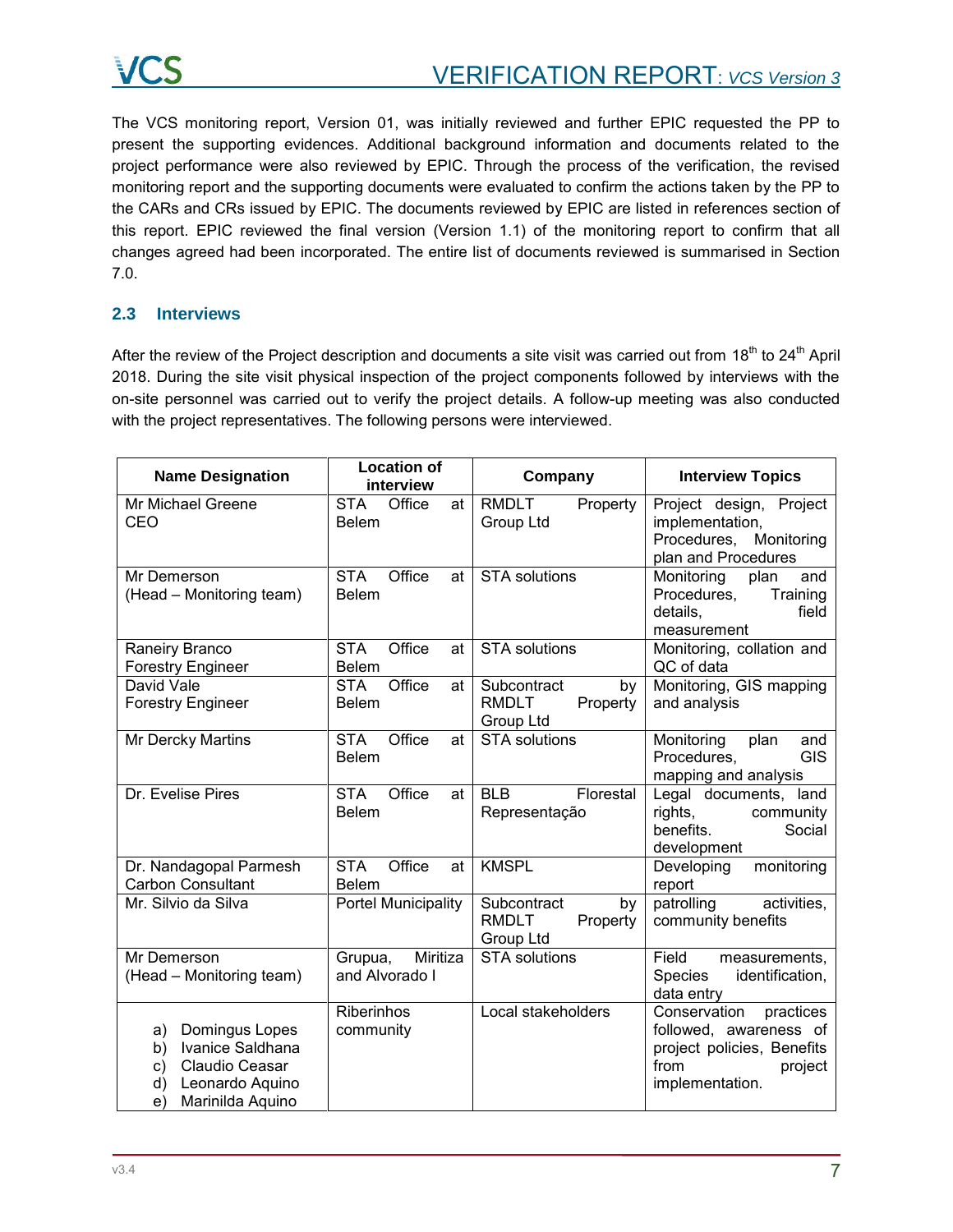

| Raimunda Barbosa<br>Cristina Da Silva<br>a) |                                                              |                                                 |
|---------------------------------------------|--------------------------------------------------------------|-------------------------------------------------|
| Mr Demerson<br>(Head – Monitoring team)     | locations were I STA solutions<br>visited in Leakage<br>area | activities,<br>patrolling<br>community benefits |
| Mr Vander                                   |                                                              |                                                 |

#### **2.4 Site Inspections**

The sampling criteria for the site inspections conducted were based on the total number of samples as described in section 2.1.

The on-site assessment which was conducted as a part of the verification activity involved:

- 1) An assessment of the implementation and operation of the VCS project activity as per the registered PD
- 2) A review of information flows of the project design for generating, aggregating and reporting of the monitoring parameters
- 3) Interviews with relevant personnel to confirm that the operational and data collection procedures are implemented in accordance with the Monitoring Plan
- 4) A cross-check between information provided in the MR and data from other sources
- 5) A check of the monitoring equipment including calibration performance, and observations of monitoring practices against the requirements of the PD and the applied methodology
- 6) A review of calculations and assumptions made in determining the GHG data and ERs, and
- 7) An identification of QA/QC procedures in place to prevent, or identify and correct, any errors or omissions in the reported monitoring parameters.

After the review of the Project description and documents a site visit was carried out from 18<sup>th</sup> to 24<sup>th</sup> April 2018. During the site visit physical inspection of the project components followed by interviews with the on-site personnel was carried out to verify the project details. A follow-up meeting was also conducted with the project representatives

#### **2.5 Resolution of Findings**

#### **Resolution of Clarification and Corrective Action Requests**

The objective of this phase of the verification was to resolve the corrective action requests and clarifications and any other outstanding issues which needed to be clarified prior to EPIC positive conclusion on the monitoring report and the project design. During the verification process 04 CARs, 01CL were raised.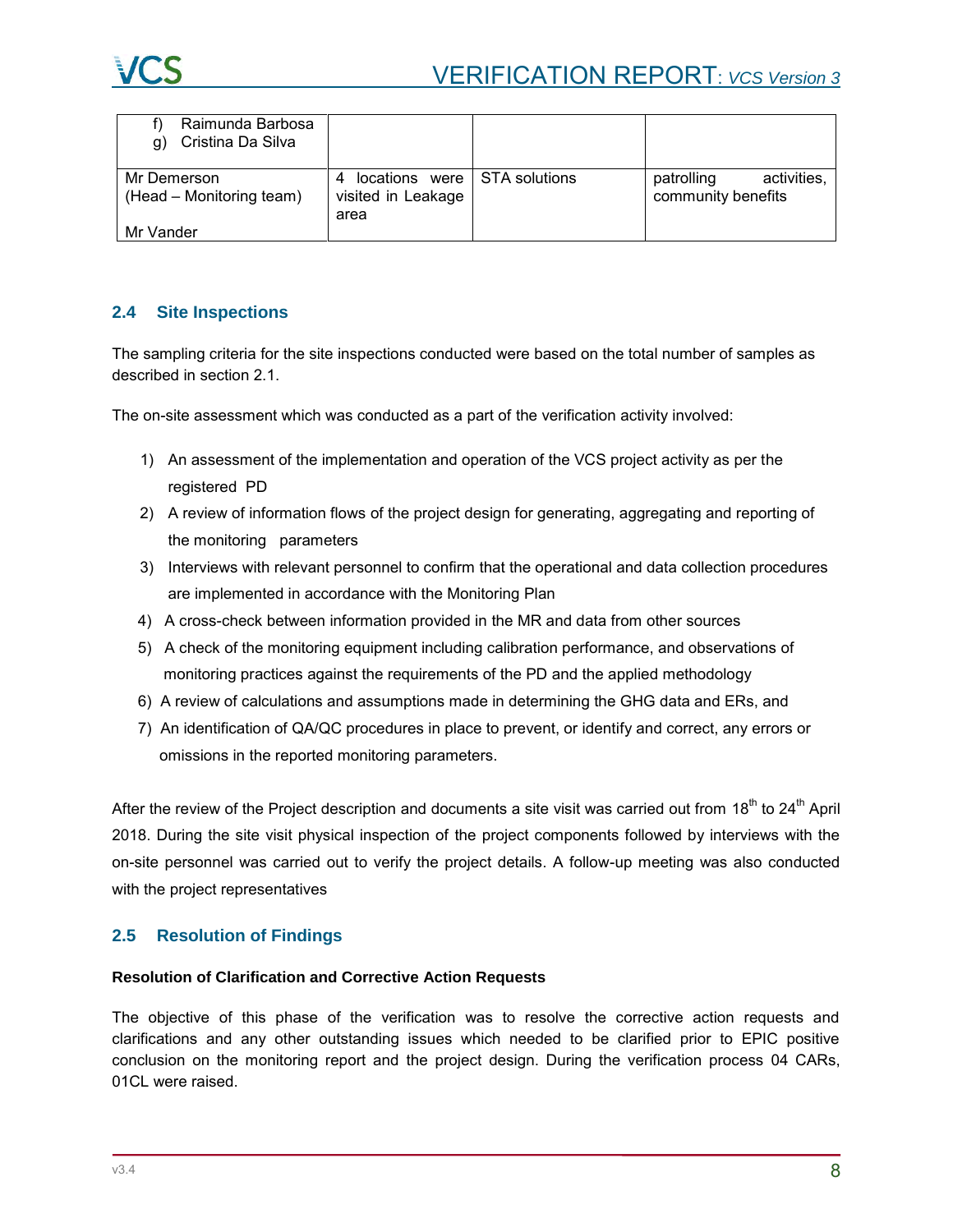All the findings were resolved during this phase. In order to ensure the transparency of the validation process, the concerns raised and responses that were given are summarized in Appendix I of this report and documented in more detail. All the corrective actions have been incorporated into the revised documents.

#### **Internal quality control**

A Technical Reviewer is appointed to review the final draft verification report and the final verification report. The comments made by the Technical Reviewer are taken into consideration and incorporated in the final report. The final report (after resolutions of all findings) is then submitted to the Head – Operations for review and approval.

#### **2.5.1 Forward Action Requests**

No FARs raised during this verification process.

#### **2.6 Eligibility for Validation Activities**

EPIC is accredited for validation and verification for the scopes 1 to 16 by CDM UNFCCC and as well as by the VCS board.

#### **3. VALIDATION FINDINGS**

No Validation activities were performed and is not applicable.

#### **3.1 Participation under Other GHG Programs**

The project has not applied for other GHG programs such as CDM, GS, etc. The same is verified through the interview with the PP confirming that the project is not claiming any other environmental credits under any national and international crediting mechanisms and further confirmed by the declaration provided. The verification team also checked the international credits trading systems to assess double counting risks and the web links for the same have been listed in the section 7 of this report.

#### **3.2 Methodology Deviations**

No methodology deviations found in this monitoring period.

#### **3.3 Project Description Deviations**

From the earlier validated and verified risk assessment score of 13.75, now the assessment score is revised to 11.75, based on the change in status of the project during the verification period. However this change does not impact the overall project design or implementation. The revised risk score was verified to be in accordance with the implemented project plan.

#### **3.4 Grouped Project**

Not Applicable.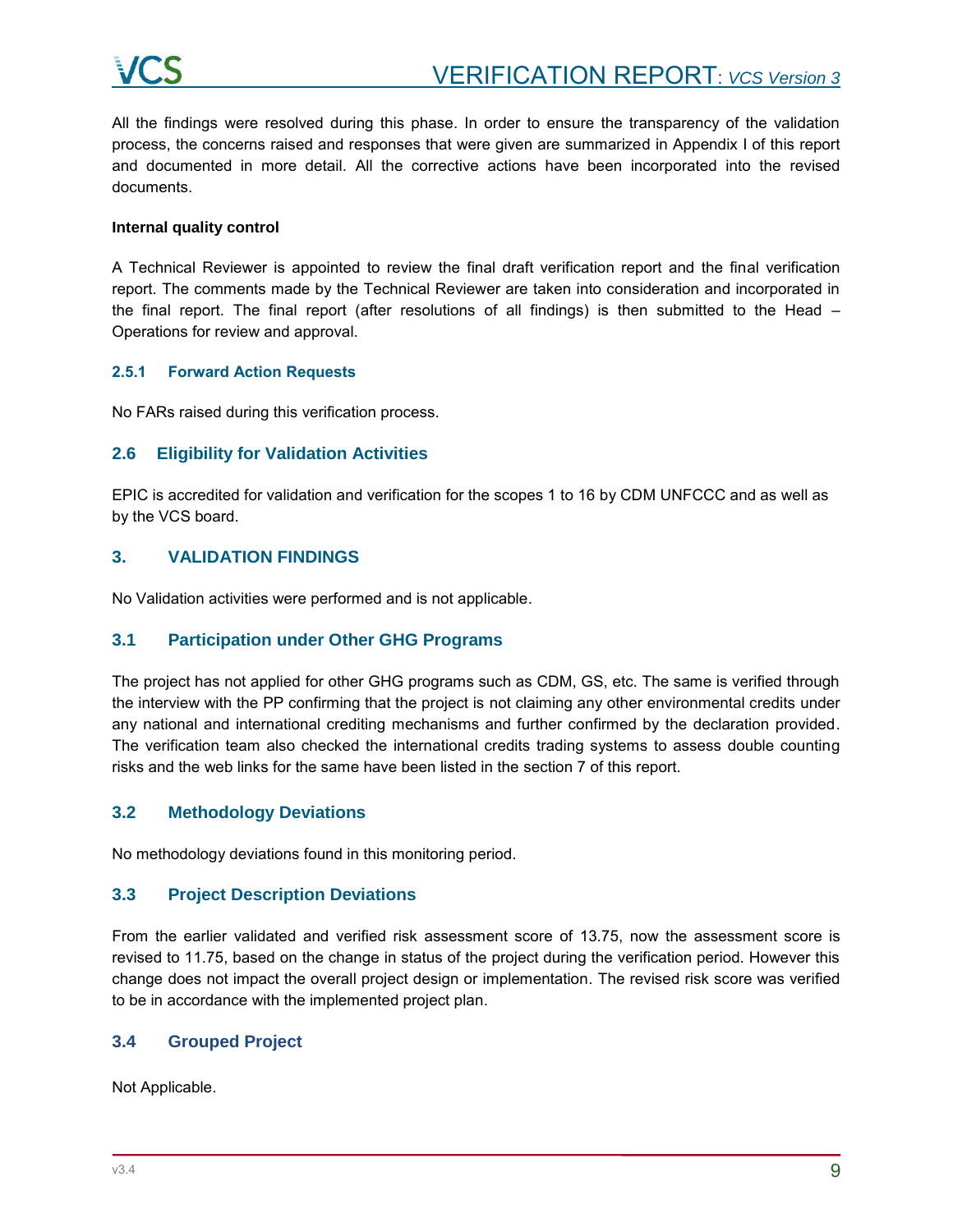#### **4. VERIFICATION FINDINGS**

#### **4.1 Project Implementation Status**

The verification based on the onsite observation, found that there is no material discrepancies between the project implementation and the project description. The verification team checked the status of monitoring plan the completeness of monitoring system and found no discrepancies between the actual monitoring system and the monitoring plan set in the validated project description. The project has not applied for under any other GHG scheme and there will not be any double counting. The verification team was able to conclude the project has been implemented as described in the validated project description conform to the eligibility criteria.

#### **4.2 Accuracy of GHG Emission Reduction and Removal Calculations**

The verification of all the data ex-ante and data ex-post (monitoring parameters) including data measurement, data transfer, data archiving, aggregation and calculation of baseline emissions, project emissions and leakage emissions are tabulated below.

| <b>Parameter</b>                                          | Source considered and<br>value applied                                                                                                                                 | Conclusion by the verification team                                                                                                                                                 |
|-----------------------------------------------------------|------------------------------------------------------------------------------------------------------------------------------------------------------------------------|-------------------------------------------------------------------------------------------------------------------------------------------------------------------------------------|
| <b>RRD</b><br>Forest<br>Non-Forest cover<br>benchmark Map | Based on satellite images and<br>is fixed at the start of every<br>period<br>baseline<br>field<br>and<br>o <sub>f</sub><br>deforested<br>verification<br>areas if any. | The satellite images based on LANDSAT<br>verification<br>field<br>indicated<br>and<br>the<br>parameter is monitored to meet<br>the<br>requirements as per monitoring plan.          |
| Project area forest<br>benchmark<br>cover<br>map          | Based on satellite images and<br>is fixed at the start of every<br>field<br>baseline<br>period<br>and<br>verification<br>of<br>deforested<br>areas if any.             | The satellite images based on LANDSAT<br>verification<br>field<br>indicated<br>the<br>and<br>is monitored to<br>the<br>parameter<br>meet<br>requirements as per monitoring plan.    |
| belt<br>Leakage<br>forest<br>cover<br>benchmark map       | Based on satellite images and<br>is fixed at the start of every<br>baseline<br>period<br>field<br>and<br>of<br>verification<br>deforested<br>areas if any.             | The satellite images based on LANDSAT<br>verification<br>field<br>indicated<br>the<br>and<br>is monitored<br>the<br>parameter<br>to<br>meet<br>requirements as per monitoring plan. |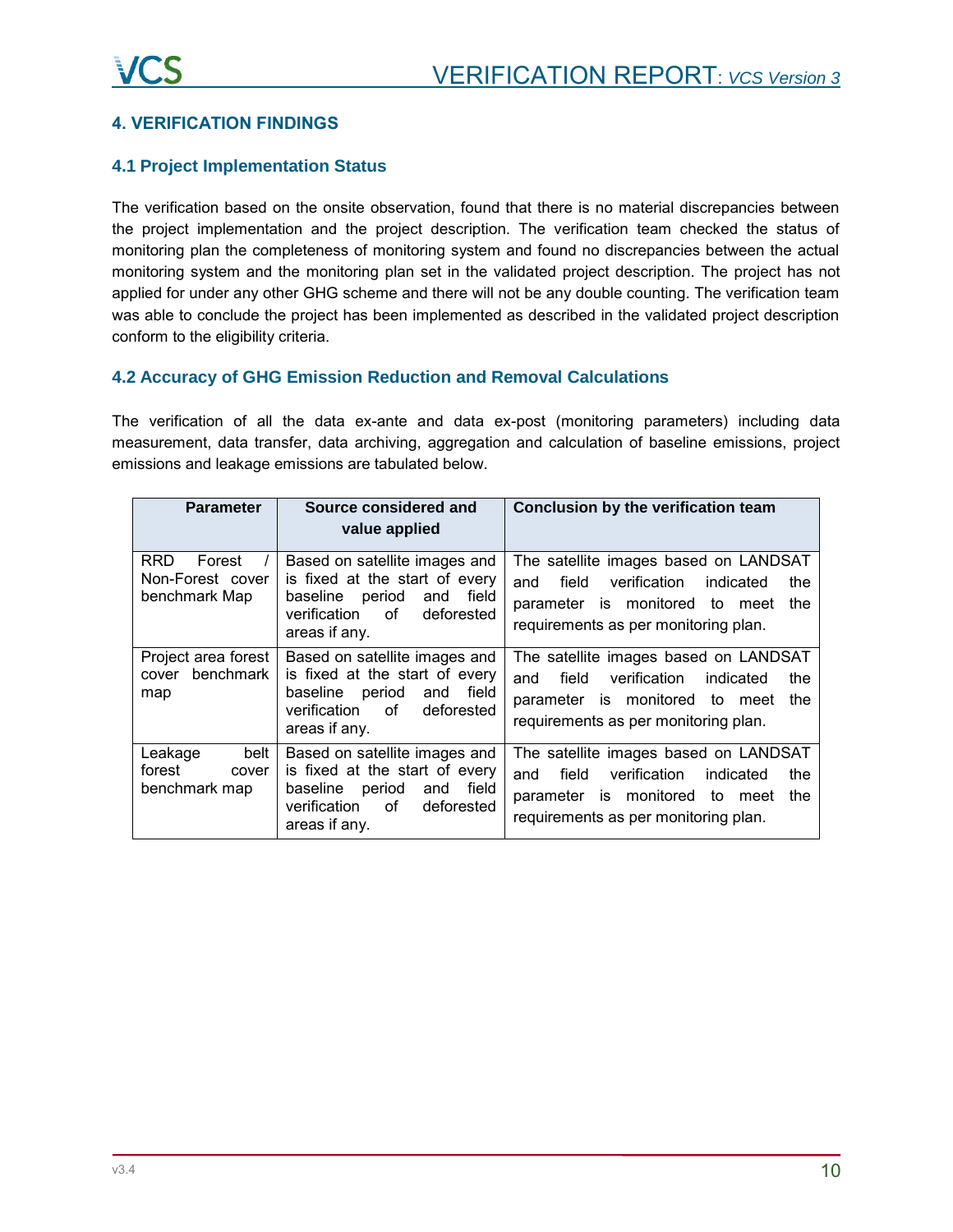

| Annual<br>οf<br>area<br>baseline<br>deforestation<br>in<br>the<br>reference<br>region at year t<br>of<br>Annual area<br>baseline<br>deforestation<br>in<br>the project area at | Calculated<br>the<br>based<br>on<br>future<br>results<br>from<br>deforestation<br>model<br>using<br>peer-reviewed<br>software<br><b>IDRISI</b><br>Selva<br>field<br>and<br>of<br>verification<br>deforested<br>areas if any.<br>the<br>Calculated<br>based<br>on<br>future<br>results<br>from<br>deforestation<br>model<br>using<br>peer-reviewed<br>software | sheet<br>calculations<br>The<br>excel<br>were<br>reviewed to be in line with the applied<br>equations as per the validated PD. The<br>calculations confirm to this verification<br>period and there are no deviations.<br>calculations<br>The<br>sheet<br>excel<br>were<br>reviewed to be in line with the applied<br>equations as per the validated PD. The<br>calculations confirm to this verification |
|--------------------------------------------------------------------------------------------------------------------------------------------------------------------------------|---------------------------------------------------------------------------------------------------------------------------------------------------------------------------------------------------------------------------------------------------------------------------------------------------------------------------------------------------------------|-----------------------------------------------------------------------------------------------------------------------------------------------------------------------------------------------------------------------------------------------------------------------------------------------------------------------------------------------------------------------------------------------------------|
| year t                                                                                                                                                                         | <b>IDRISI</b><br>Selva<br>field<br>and<br>verification<br>οf<br>deforested<br>areas if any.                                                                                                                                                                                                                                                                   | period and there are no deviations.                                                                                                                                                                                                                                                                                                                                                                       |
| of<br>Annual area<br>baseline<br>deforestation<br>in.<br>the leakage belt at<br>year t                                                                                         | the<br>based<br>Calculated<br>on<br>from<br>results<br>future<br>deforestation<br>model<br>using<br>peer-reviewed<br>software<br><b>IDRISI</b><br>Selva<br>field<br>and<br>of<br>verification<br>deforested<br>areas if any.                                                                                                                                  | sheet<br>calculations<br>The<br>excel<br>were<br>reviewed to be in line with the applied<br>equations as per the validated PD. The<br>calculations confirm to this verification<br>period and there are no deviations.                                                                                                                                                                                    |
| <b>LULC Change</b>                                                                                                                                                             | Percentage<br>that<br>of<br>forest<br>change to non-forest<br>final<br>classes during the historical<br>reference period and during<br>this<br>verification<br>period,<br>monitored by LANDSAT maps<br>field<br>verification<br>and<br>οf<br>deforested<br>if<br>areas<br>any.<br><b>AFOLU</b><br>Summarised<br>in.<br>analysis.                              | The AFOLU<br>analysis<br>submitted<br>was<br>in<br>reviewed<br>to<br>be<br>line<br>with<br>the<br>requirements as per the validated PD.                                                                                                                                                                                                                                                                   |
| Displacement<br>Leakage<br>factor<br>(DLF)                                                                                                                                     | Value of zero applied as per<br>VM0015 requirements                                                                                                                                                                                                                                                                                                           | deviation<br>is<br>No l<br>observed<br>from<br>the<br>validated PD.                                                                                                                                                                                                                                                                                                                                       |
| Percentage of the<br>overlapping<br>leakage belts area<br>to be assigned to<br>project                                                                                         | Map of distance to<br>$\bullet$<br>selective logging from<br>tertiary roads<br>Map of distance to<br>$\bullet$<br>rivers<br>forest<br>Project area<br>cover benchmark map                                                                                                                                                                                     | The maps submitted were reviewed to<br>meet the requirements as per monitoring<br>plan.                                                                                                                                                                                                                                                                                                                   |
| Risk factor used<br>to calculate VCS<br>buffer credits                                                                                                                         | AFOLU<br>Non-permanence<br>Risk Tool V3.1 was applied to<br>calculate the risk factor and<br>risk assessment is submitted<br>to VVB                                                                                                                                                                                                                           | The risk assessment was reviewed and the<br>detailed assessment is attached as Annex<br>2 of this report.                                                                                                                                                                                                                                                                                                 |
| Ex ante estimated<br>effectiveness<br>index                                                                                                                                    | Calculated value as follows:<br>0.2<br>years $1 - 5$<br>0.5<br>years 6 - 10<br>0.8<br>years 11 - 30                                                                                                                                                                                                                                                           | <b>The</b><br>calculations<br>sheet<br>excel<br>were<br>reviewed to be in line with the applied<br>equations as per the validated PD. The<br>calculations confirm to this verification<br>period and there are no deviations.                                                                                                                                                                             |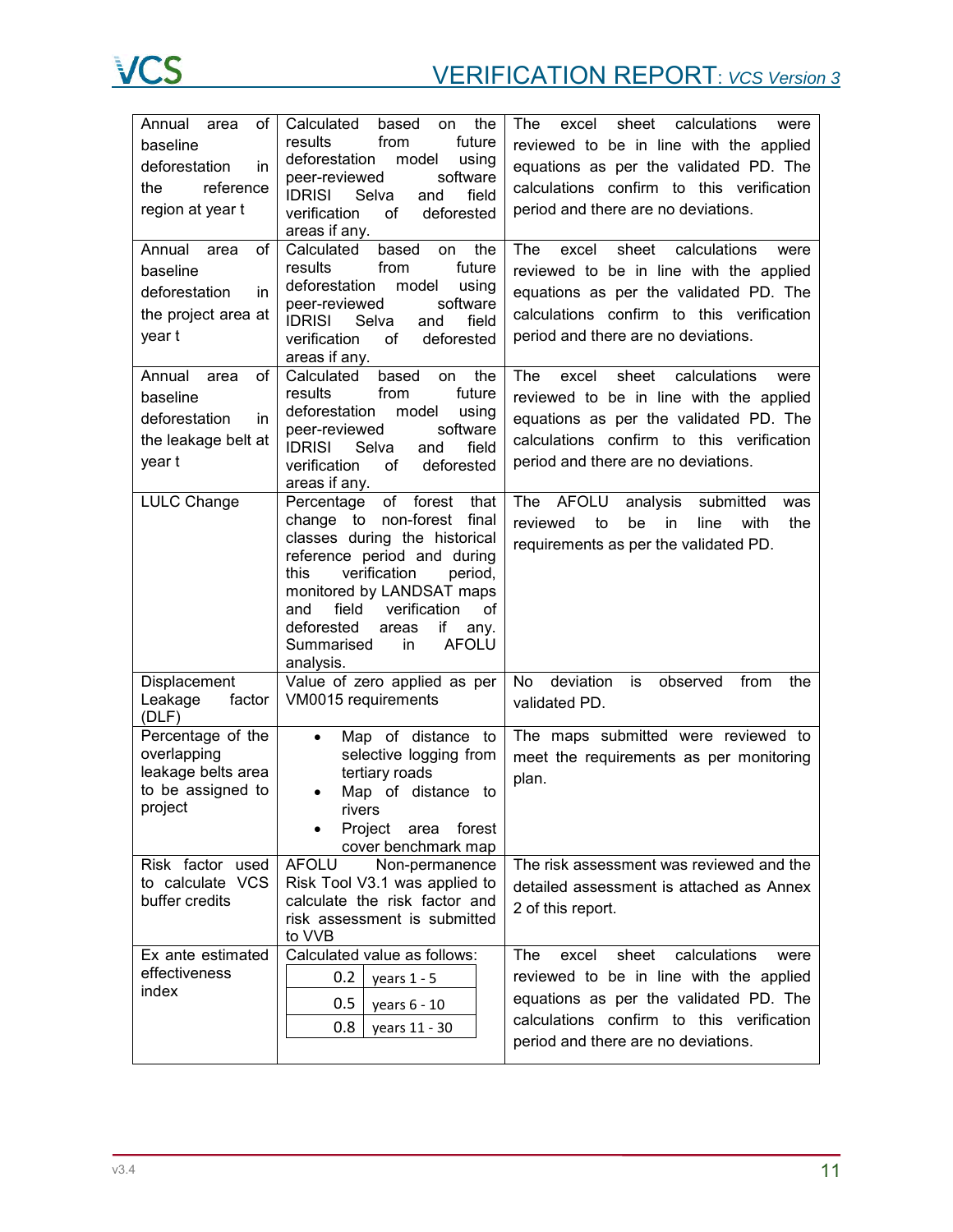The PP submitted emission reduction calculations and other supporting calculations in excel sheets in a excel sheet. The excel sheets are clear, un-protected and easily viewable. The calculation in the excel sheet is verified and found be correct. The methods and formulae set out in the project description for calculating baseline emissions, project emissions and leakage are correctly followed in the monitoring report and ER calculation sheet.

All the values are provided in the MR and ER calculation sheet are cross verified with its sources and confirmed no manual transposition errors between data sets have occurred. Also the consistency of values within MR is checked and found to be OK.

Hence verification team conclude that the GHG emission reductions and removals have been quantified correctly in accordance with the project description and applied methodology.

#### **4.3 Quality of Evidence to Determine GHG Emission Reductions and Removals**

The GHG removals for the project reporting period are based on forest inventory measurements and calculation procedures and factors that have been assessed by the verification team, as described in Section 4.2 of this report. The verification team has attained a reasonable level of assurance that these measurements and procedures, including the internal quality control measures such as check plots, were designed and have been implemented to the highest level of quality. The verification team interviewed personnel from the client relevant to the project and confirmed their qualifications and expertise. Further the QA/ QC procedures adopted by client for the monitoring of the GHG emission reductions were found to conform with the project design and monitoring plan which ensured a high degree of data reliability.

#### **4.4 Non-Permanence Risk Analysis**

The verification team reviewed the Non-Permanence Risk Assessment provided at project validation. Though there has been no change regarding the overall status or applicability of any of the risk factors since project validation, including political factors, socio-economic factors, environmental factors, or factors relating to implementation of project activities, a revision of the risk assessment was undertaken during this verification due to which the non-permanence risk rating is revised to 11.75% from earlier applied value of 13.75%. The verification team therefore concludes that the risk rating is appropriate for the current reporting period. Please refer to the Non-permanence risk report version 02 uploaded along with the MR for a detailed description of the steps taken to assess the non-permanence risk rating determined by the project proponent. The verification team's assessment of the non-permanence risk rating is attached with this report as Appendix II.

#### **5 SAFEGUARDS**

#### **5.1 No Net Harm**

Section 2.1 of the monitoring report describes the activities carried out during this verification period related to the ethnic and environmental safeguards, within the constitutional and legal framework of the municipality. As observed for the years 2016 and 2017, project activities have continued to encourage the active participation of local stakeholders of the indigenous communities.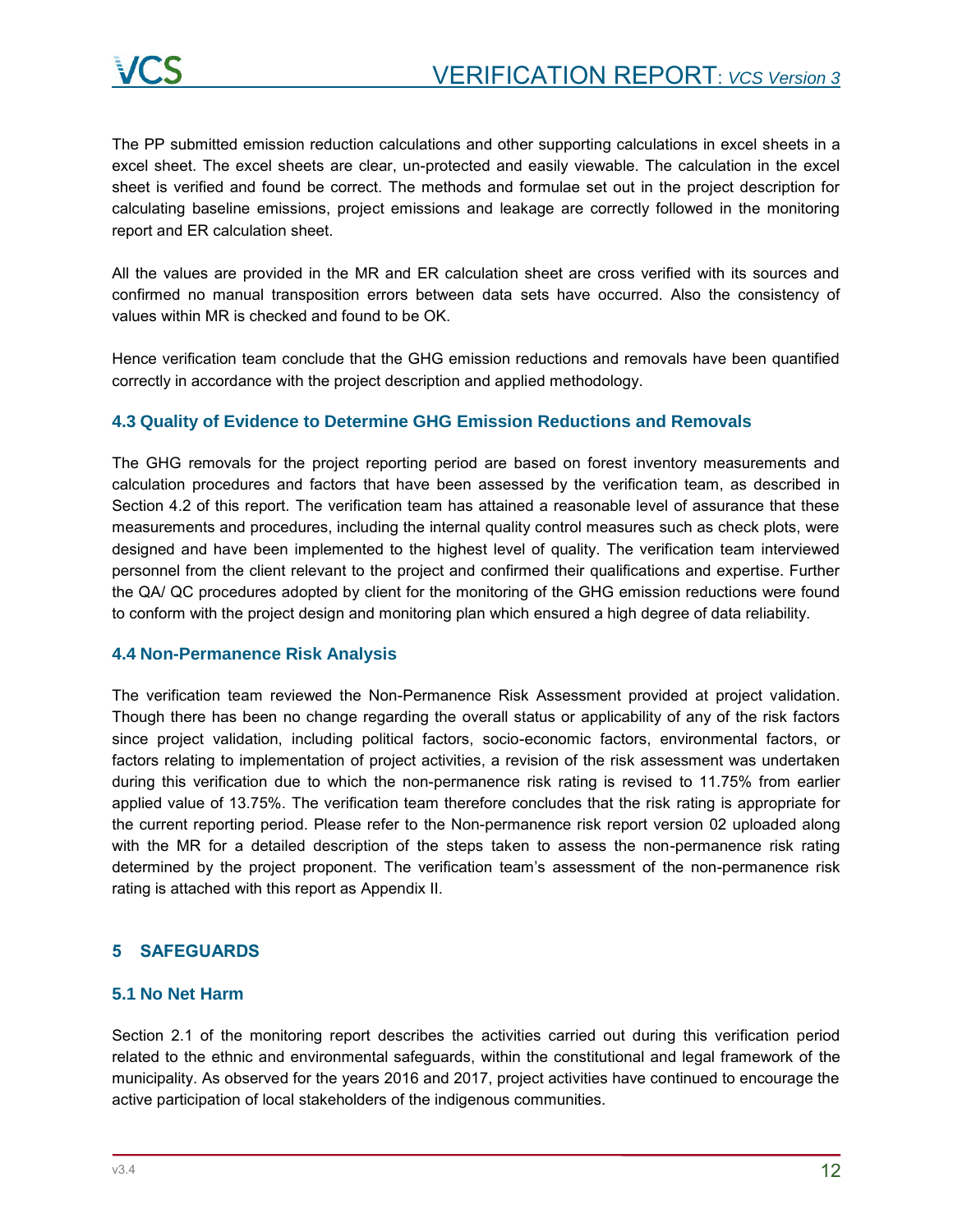Several training programs and workshops were conducted and as capacity building exercise, cook stoves were distributed. Hence during this verification, the impact on community benefits was observed to be overall positive. The conclusion obtained is that the net benefit of the Project on biodiversity is always positive, compared with the negative impact that would continue to occur in a scenario without Project.

As the program implemented was designed to be beneficial to the community and environment, therefore no mitigation is necessary.

#### **5.2 Local Stakeholder Consultations**

Since the start date of the project in January  $1<sup>st</sup>$  2008, direct communication has been maintained with the local communities about the various aspects of the project in line with requirements as per the validated PDD. For the current verification period, the workshops, awareness and training exercises conducted were considered as the project maintaining the community level dialogue and participation.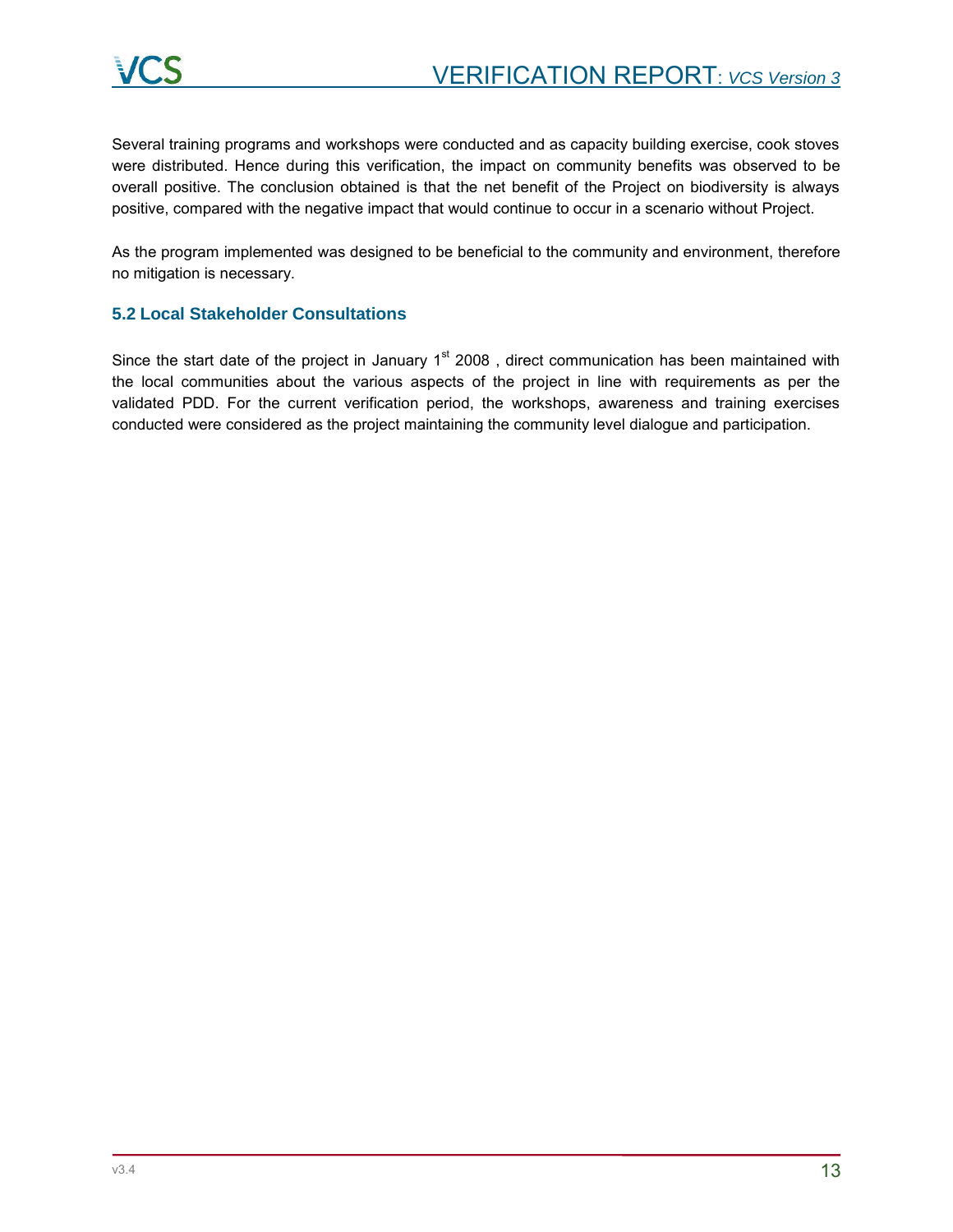#### **6 VERIFICATION CONCLUSION**

EPIC Sustainability Services Private Limited has been engaged by RMDLT Property Group Ltd to perform the second periodic verification of the emission reductions reported for the project titled "RMDLT Portel-Para REDD Project" (Project ID: 977) for the period from 02-Jan-2012 to 31-Dec-2017 for the net reductions achieved by the project. The verification was based on the validated project description (PD), corresponding validation report, monitoring report, emission reduction spread sheets and other supporting documents made available to EPIC verification team by the project participant.

The management of project proponents are responsible for the preparation and reporting of GHG emissions data, and the reported GHG emissions reduction on the basis set out within the project monitoring plan.

It is the responsibility of EPIC verification team to express an independent GHG verification opinion on the GHG emissions from the project for the monitoring period starting from 02-Jan-2012 to 31-Dec-2017 based on the net reductions achieved and on the calculation of GHG emission reductions from the project based on the verified emissions for the same period.

The verification was carried out in accordance with the requirements of the VCS Validation and Verification manual Version 3.2 and VCS Standard 3.7. As a result of the verification, the verification team confirms that for the reporting period:

- the project is implemented as described in the validated PD
- the monitoring plan is in accordance with the approved monitoring methodology applied by the project activity
- The monitoring has been carried out in accordance with the validated PD
- the monitoring aspects (i.e. additional monitoring parameters, monitoring frequency and calibration frequency) were in place and functional, with the monitoring procedures in place for generating emission reduction operating appropriately and the calibration of all the equipment had been carried out accordingly, and
- the GHG emission reductions achieved were calculated correctly on the basis of approved monitoring methodology.

We have verified that the information included in the final monitoring report (Version 1.1, dated  $25<sup>th</sup>$ February 2019) was correct and that the emission reductions achieved had been determined correctly. In our opinion, the GHG emission reductions for the period from 02-Jan-2012 to 31-Dec-2017 in the verified monitoring report for the project are fairly stated.

EPIC confirms that the GHG emission reductions were calculated without material misstatements for the whole monitoring period. Our opinion is based on the project's GHG emissions and resulting GHG emission reductions reported, and, to the valid and validated project baseline and monitoring documents.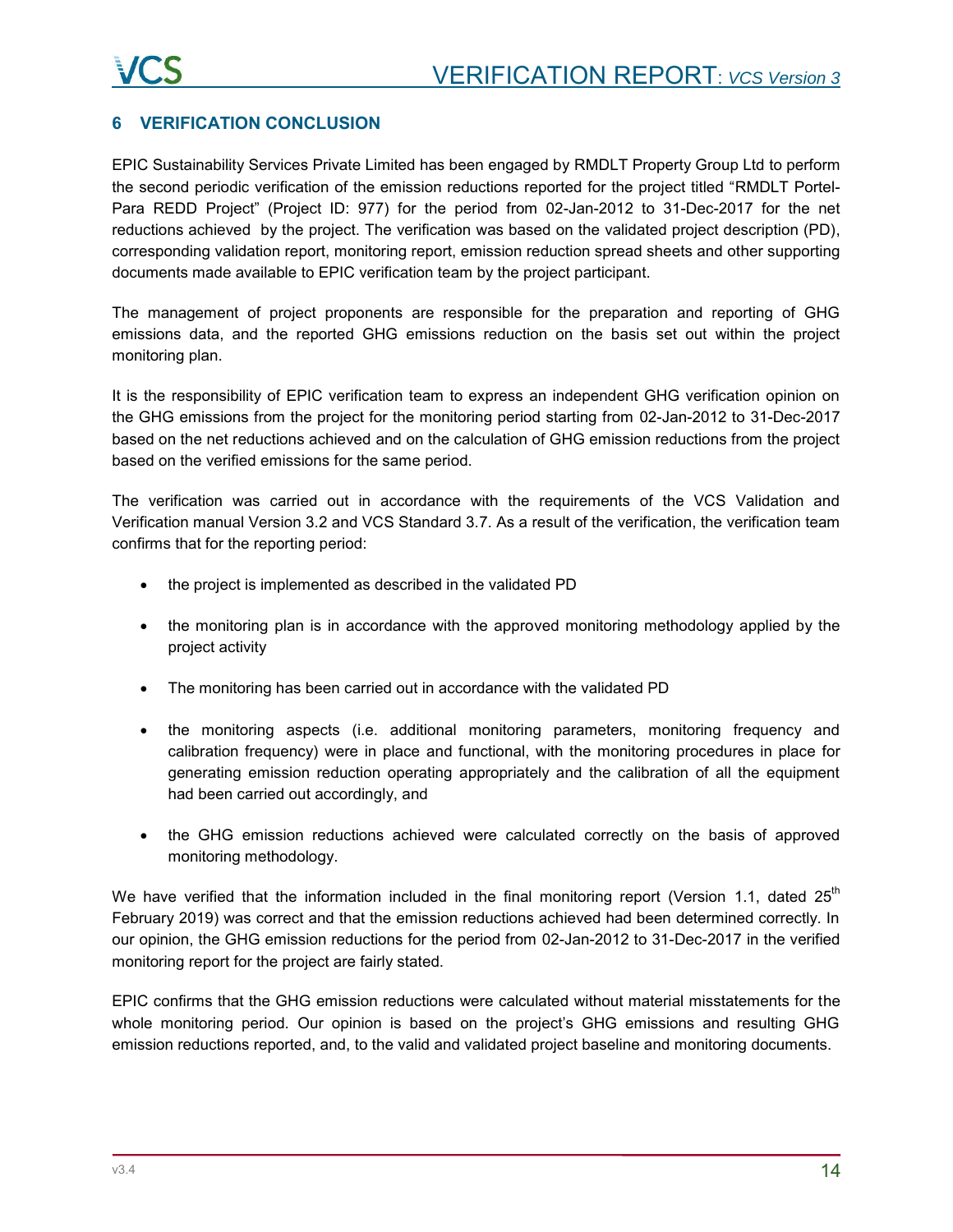

We confirm the following:

#### Verification period: From *[02-January-2012]* to *[31-December-2017]*

| Year  | Net GHG emission<br>reductions or<br>removals $(tCO2e)$ | Risk rating % | Buffer pool<br>(VCUs) | Tradable VCUs |
|-------|---------------------------------------------------------|---------------|-----------------------|---------------|
| 2012* | 1,083,255                                               | 11.75%        | 1,27,282              | 9,55,973      |
| 2013  | 1,083,285                                               | 11.75%        | 1,27,286              | 9,55,999      |
| 2014  | 1,083,285                                               | 11.75%        | 1,27,286              | 9,55,999      |
| 2015  | 1,077,416                                               | 11.75%        | 1,26,596              | 9,50,820      |
| 2016  | 1,077,416                                               | 11.75%        | 1,26,596              | 9,50,820      |
| 2017  | 1,077,416                                               | 11.75%        | 1,26,596              | 9,50,820      |

*\*the date starts from 2nd January 2012 subsequent date from first verification* 

#### Verified GHG emission reductions and removals in the above verification period:

| Year         | <b>Baseline</b><br>emissions or<br>removals<br>(tCO <sub>2</sub> e) | Project<br>emissions or<br>removals<br>(tCO <sub>2</sub> e) | Leakage<br>emissions<br>(tCO <sub>2</sub> e) | Net GHG<br>emission<br>reductions or<br>removals $(tCO2e)$ | <b>Total VCUs</b><br>after applying<br>buffer |
|--------------|---------------------------------------------------------------------|-------------------------------------------------------------|----------------------------------------------|------------------------------------------------------------|-----------------------------------------------|
| 2012*        | 825                                                                 | 660                                                         | 132                                          | 1,083,255                                                  | 9,55,973                                      |
| 2013         | 825                                                                 | 660                                                         | 132                                          | 1,083,285                                                  | 9,55,999                                      |
| 2014         | 825                                                                 | 660                                                         | 132                                          | 1,083,285                                                  | 9,55,999                                      |
| 2015         | 825                                                                 | 413                                                         | 83                                           | 1,077,416                                                  | 9,50,820                                      |
| 2016         | 825                                                                 | 413                                                         | 83                                           | 1,077,416                                                  | 9,50,820                                      |
| 2017         | 825                                                                 | 413                                                         | 83                                           | 1,077,416                                                  | 9,50,820                                      |
| <b>Total</b> | 4952                                                                | 3219                                                        | 644                                          | 64,82,073                                                  | 57,20,431                                     |

*\*the date starts from 2nd January 2012 subsequent date from first verification* 

| Prepared by:   | Approved by:      |
|----------------|-------------------|
| Gainham        |                   |
| Dr G Vishnu    | K Sudheendra      |
| (Lead Auditor) | (Head Operations) |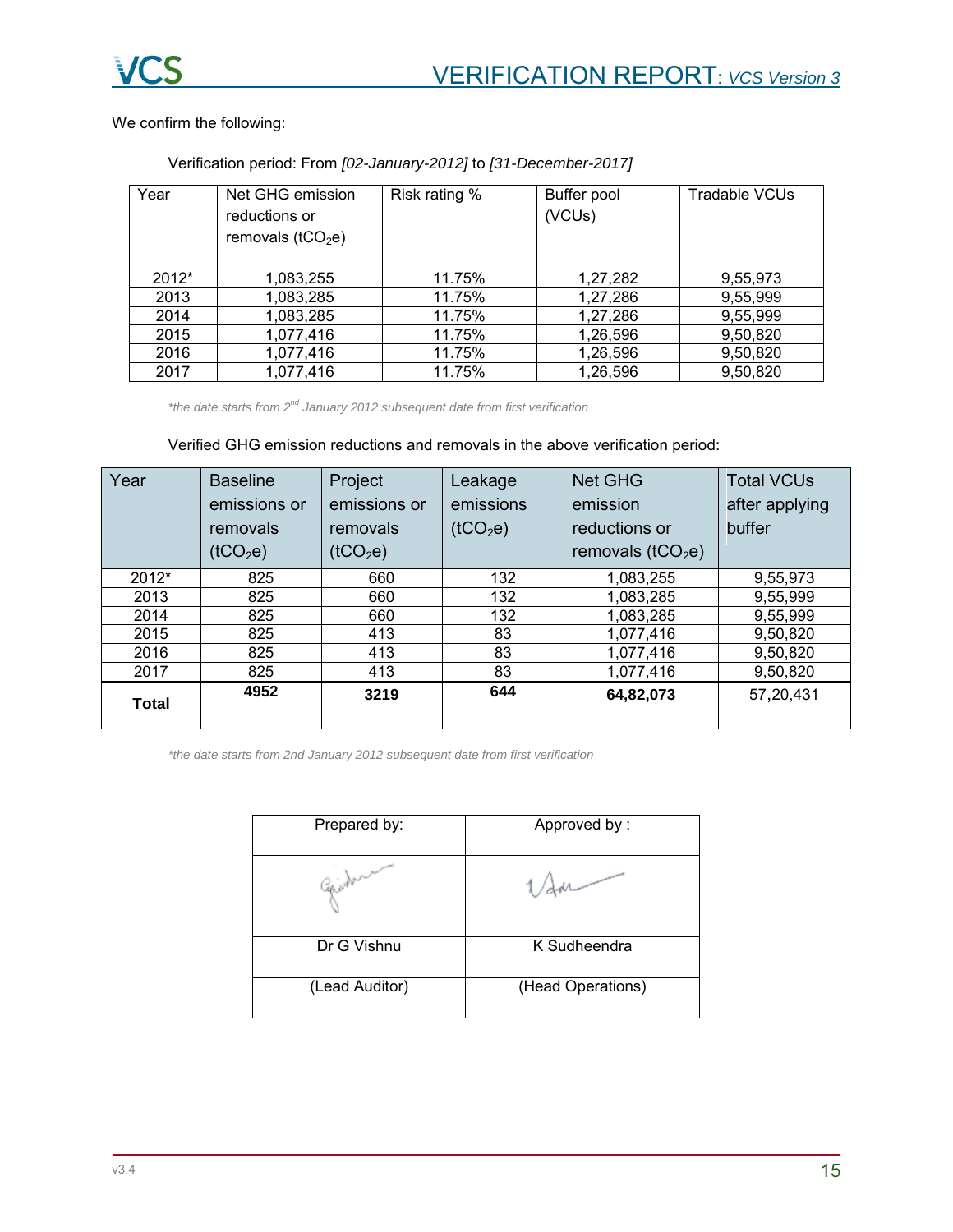

#### **LIST OF DOCUMENTS REVIEWED**

| S.No.           | <b>Document details</b>                                                                                                                      |
|-----------------|----------------------------------------------------------------------------------------------------------------------------------------------|
| $\mathbf{1}$    | VCS validated PDD for RMDLT                                                                                                                  |
| $\overline{2}$  | VCS validation report for RMDLT                                                                                                              |
| 3               | <b>VCS first MR for RMDLT</b>                                                                                                                |
| 4               | VCS verification report for RMDLT                                                                                                            |
| 5               | VCS Monitoring report for second verification version 01                                                                                     |
| 6               | VCS Monitoring report for second verification version 1.1                                                                                    |
| $\overline{7}$  | Non- permanence risk report for second verification version 01 and supporting<br>documents                                                   |
| 8               | Non- permanence risk report for second verification version 02 and supporting<br>documents                                                   |
| 9               | VCS Standard version v3.7 Issued: 21 June 2017                                                                                               |
| 10              | Agriculture, Forestry, and Other Land Use Requirements v3.6 Issued: 21 June 2017                                                             |
| $\overline{11}$ | Non-Permanence Risk Report of second verification and "VCS Risk Report Calculation<br>Tool".                                                 |
| 12              | Calculation tables VM 0015 - worksheets for baseline emissions                                                                               |
| 13              | Calculation tables VMD 0015 - worksheets for project emissions                                                                               |
| 14              | Calculation tables VMD 0015 - worksheets for leakage                                                                                         |
| 15              | Excel Worksheet for risk assessment                                                                                                          |
| 16              | Calculation tables VMD 0015 - carbon stock change per hectare and emission<br>calculation                                                    |
| 17              | Annex 1: employment letters issued for this verification - appointment of new staff and<br>declaration on work conditions from staff members |
| 18              | Annex 2: Conservation agreement for RMDLT                                                                                                    |
| 19              | Annex 3: CV of management, operational and consulting staff in RMDLT                                                                         |
| 20              | Annex 4: Adaptive management plan                                                                                                            |
| 21              | Annex 5: Monitoring of sample plots: templates, guides and results of monitoring of                                                          |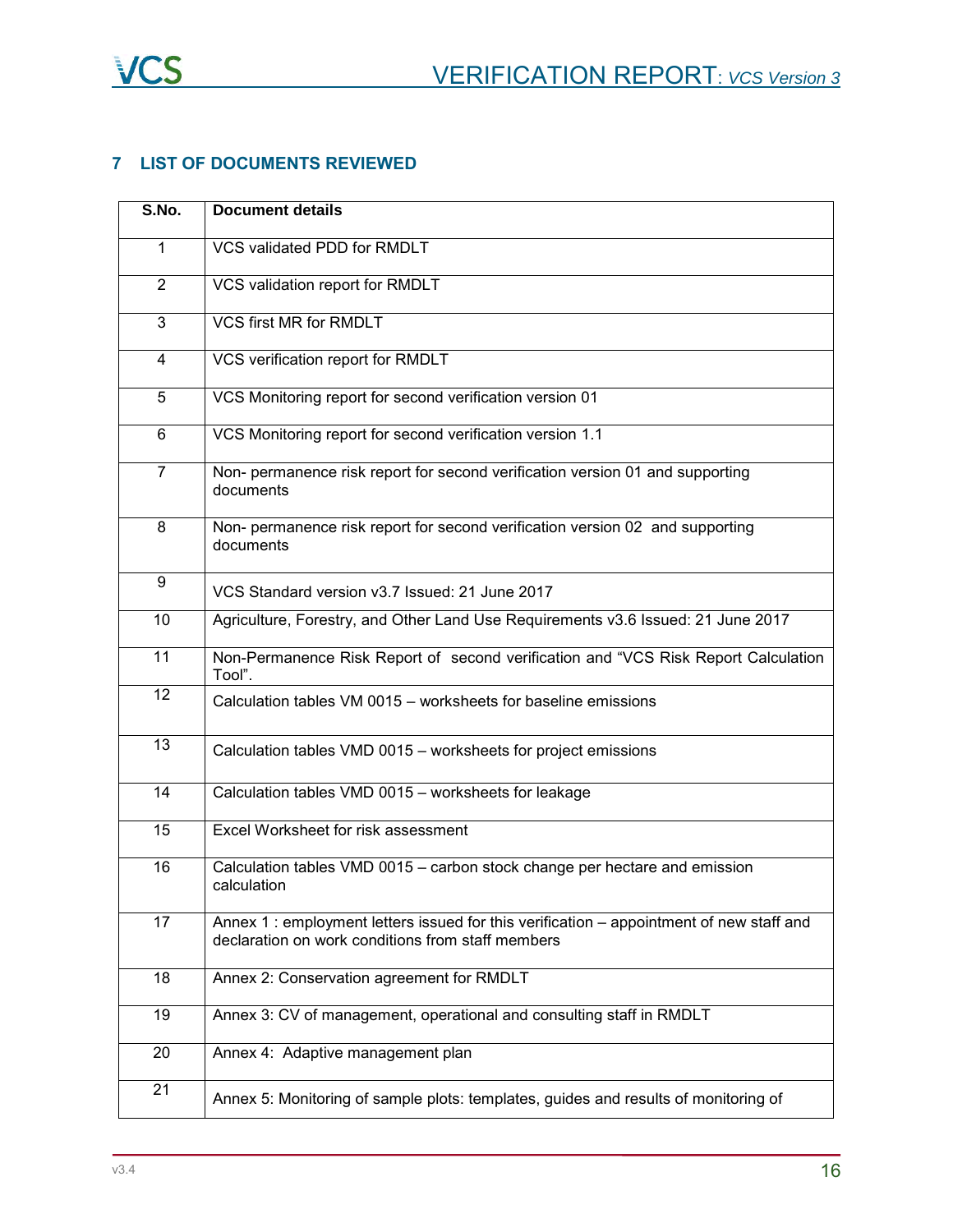

|    | some sample plots.                                                                                                                                                                      |
|----|-----------------------------------------------------------------------------------------------------------------------------------------------------------------------------------------|
| 22 | Annex 6: Evidence of land ownership for the 17 parcels of RMDLT and carbon<br>ownership                                                                                                 |
| 23 | Annex 7: Documents about the implementation of auto-census in RIU-SM.                                                                                                                   |
| 24 | Annex 8: financial projection and estimates                                                                                                                                             |
| 25 | Annex 9: Evidences for periodic patrolling activities (patrol logs) routes, maps, routes of<br>surveillance and control results, fires warnings results, testimony from patrolling crew |
| 26 | Annex 10: community benefits – training and awareness programmes                                                                                                                        |
| 27 | Annex 11: Evidences about implementation of actions with regard to land titles – rose<br>wood plot files                                                                                |
| 28 | Annex 12: evidences for Cookstove distribution to communities                                                                                                                           |
| 29 | Annex 13: AFOLU deforestation model and GIS analysis on land use change                                                                                                                 |
| 30 | Annex 14: Legal opinion on certificate of land ownership                                                                                                                                |
| 31 | Annex 15: Declaration on the participation under other GHG programs                                                                                                                     |

#### **WEB LINKS ACCESSED:**

<https://cdm.unfccc.int/Projects/projsearch.html>

[https://mer.markit.com/br-reg/public/index.jsp?name=RMDLT%20Portel-](https://mer.markit.com/br-reg/public/index.jsp?name=RMDLT%20Portel-Para%20REDD%20Project&entity=project&entity_domain=Markit,GoldStandard)[Para%20REDD%20Project&entity=project&entity\\_domain=Markit,GoldStandard](https://mer.markit.com/br-reg/public/index.jsp?name=RMDLT%20Portel-Para%20REDD%20Project&entity=project&entity_domain=Markit,GoldStandard)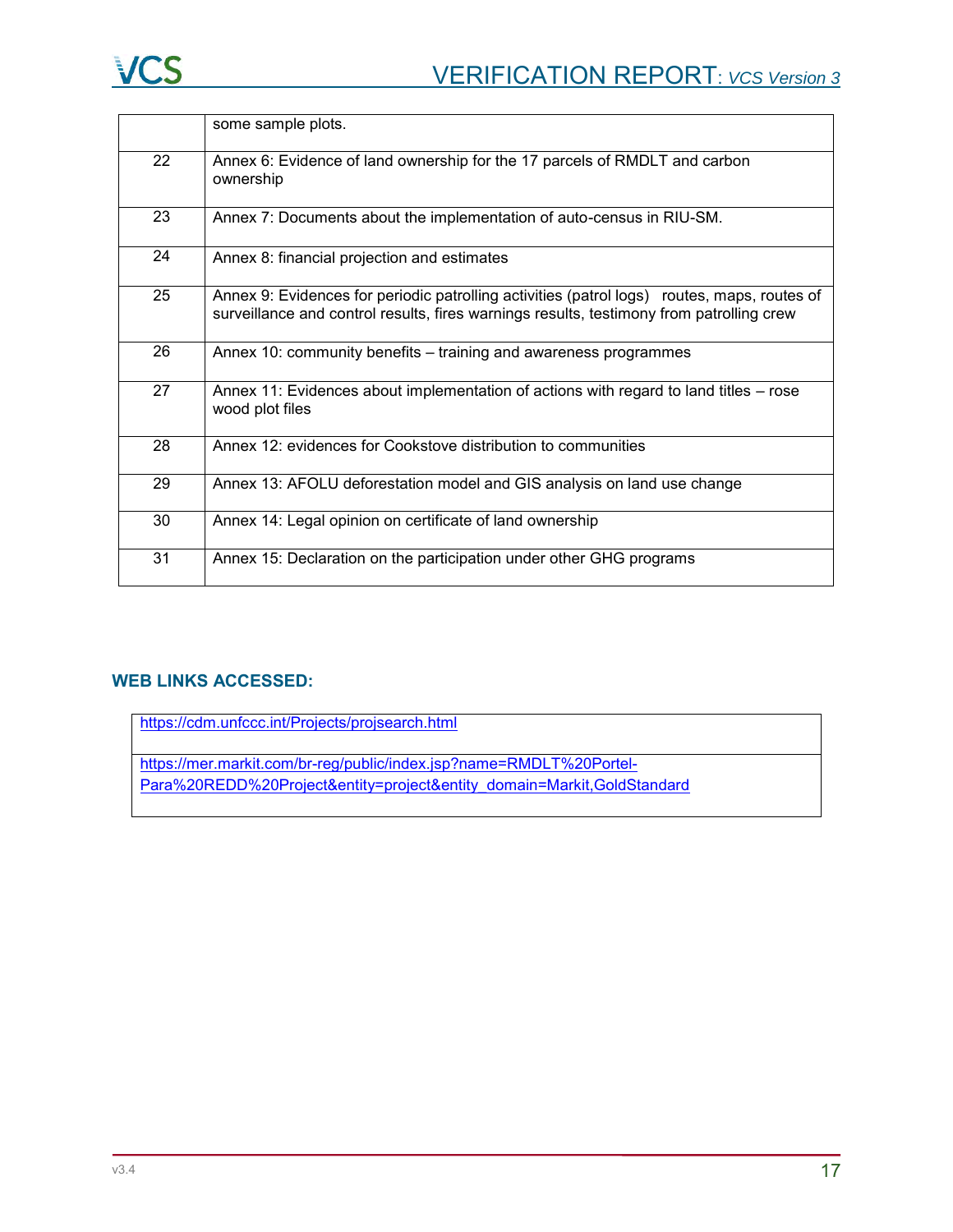

#### **APPENDIX I: RESOLUTION OF FINDINGS**

| ID               | <b>FINDINGS</b>                                                                                                  | <b>RESPONSE BY PP</b>                                                                                                                       | <b>VVB OPINION</b>                                                                                                                             |
|------------------|------------------------------------------------------------------------------------------------------------------|---------------------------------------------------------------------------------------------------------------------------------------------|------------------------------------------------------------------------------------------------------------------------------------------------|
| CAR <sub>1</sub> | The Land ownership records pertaining<br>to the project activity has not been<br>submitted.                      | The land ownership records for the 17 parcels<br>are submitted.                                                                             | The submitted land records have<br>been reviewed and there are no<br>changes from the validation stage.<br>CAR 1 Resolved                      |
| CAR <sub>2</sub> | Sustainable<br>development activities<br>implemented during this monitoring<br>period is not indicated in the MR | The section 2.1 of the MR tabulates the<br>sustainable activities carried out during this<br>period and evidence is submitted for the same. | The information in the revised MR<br>and the evidences has been<br>reviewed.<br>CAR 2 Resolved                                                 |
| <b>CAR3</b>      | The risk assessment is not submitted                                                                             | The risk assessment (ver 01) performed using<br>the VCS tool is submitted alongwith the<br>worksheet                                        | The risk assessment report submitted<br>is reviewed. However clarify on the<br>source used to calculate the<br>governance risk.<br>Refer CL 01 |
| <b>CL 01</b>     | Clarify on the source used to calculate<br>the governance risk.                                                  | (ver $02$ ) is now<br>The risk assessment<br>submitted with the updated source for the<br>governance risk                                   | The risk assessment report submitted<br>is in line with the requirements.                                                                      |
|                  |                                                                                                                  |                                                                                                                                             | CL 01 resolved                                                                                                                                 |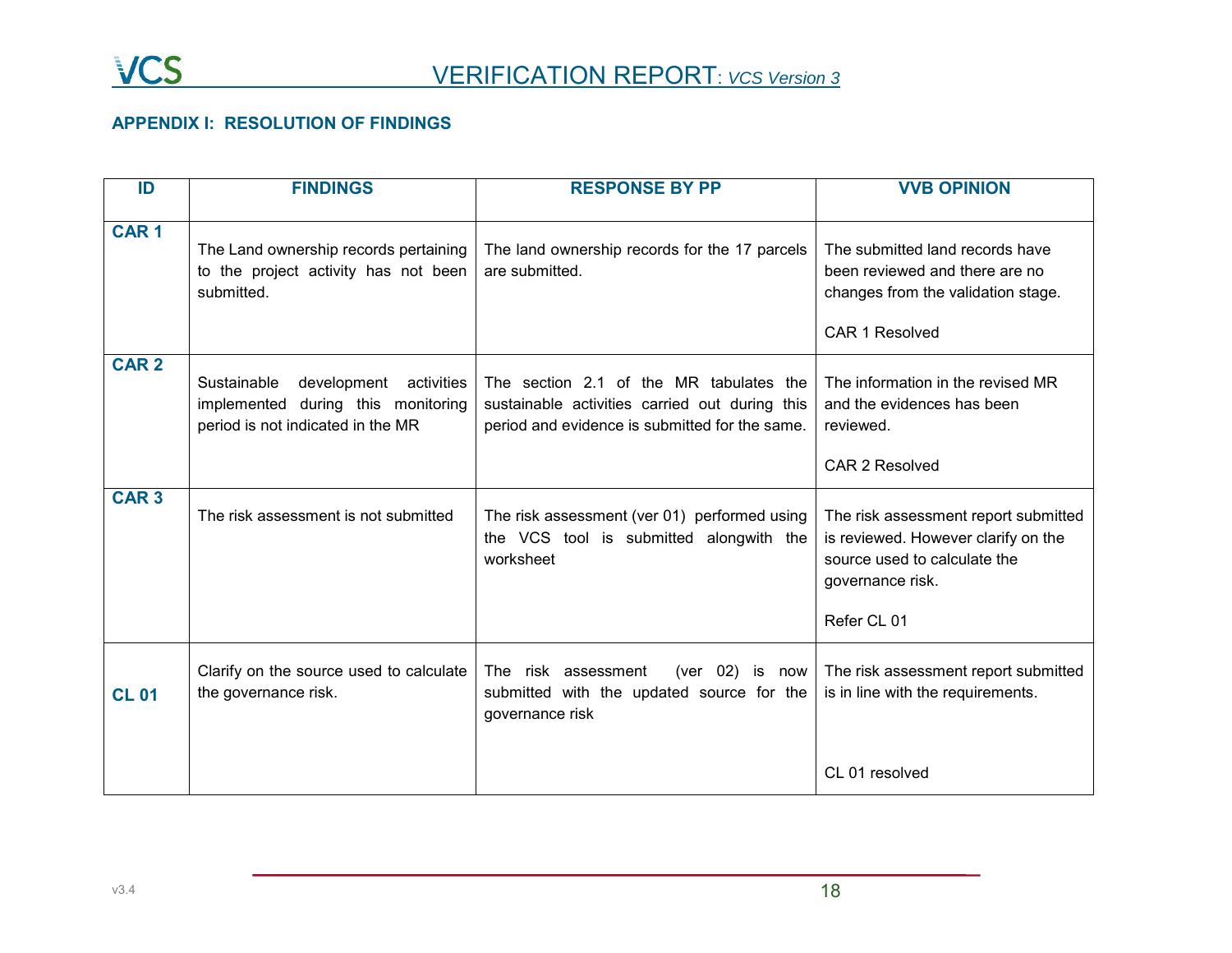

| <b>CAR 04</b> |                                     |                                      |                                     |
|---------------|-------------------------------------|--------------------------------------|-------------------------------------|
|               | The land use change analysis is not | The AFOLU analysis is now submitted. | The AFOLU analysis has been         |
|               | submitted                           |                                      | reviewed and it is in line with the |
|               |                                     |                                      | monitoring information as per the   |
|               |                                     |                                      | validated PD.                       |
|               |                                     |                                      |                                     |

#### **APPENDIX II: NON-PERMANENCE RISK ASSESSMENT CHECKLIST**

| <b>Risk</b>   | <b>Risk Factor and/or</b>                                                                                                                                                                                                                                                                  | <b>Risk rating as</b> | <b>Justification by PP</b>                                         | <b>Method of verification</b>                                                                                  |
|---------------|--------------------------------------------------------------------------------------------------------------------------------------------------------------------------------------------------------------------------------------------------------------------------------------------|-----------------------|--------------------------------------------------------------------|----------------------------------------------------------------------------------------------------------------|
| <b>Factor</b> | <b>Mitigation Description</b>                                                                                                                                                                                                                                                              | per PP                |                                                                    |                                                                                                                |
|               |                                                                                                                                                                                                                                                                                            |                       | <b>INTERNAL RISKS</b>                                              |                                                                                                                |
|               |                                                                                                                                                                                                                                                                                            |                       |                                                                    |                                                                                                                |
|               |                                                                                                                                                                                                                                                                                            |                       | <b>Project Management</b>                                          |                                                                                                                |
| a)            | (where<br>Species<br>planted<br>applicable) associated with<br>more than 25% of the stocks<br>on which GHG credits have<br>previously been issued are<br>not native or proven to be<br>adapted to the same or<br>similar<br>agro-ecological<br>zone(s) in which the project<br>is located. | $\Omega$              | Not applicable                                                     | Not applicable as it is not<br>A/R activity                                                                    |
| b)            | Ongoing enforcement to<br>prevent encroachment by<br>outside actors is required to<br>protect more than 50% of<br>stocks on which GHG                                                                                                                                                      | $\Omega$              | Patrolling activities were performed as per the<br>monitoring plan | Based on Onsite inspection<br>and interviews. Review of<br>documents submitted. The<br>assigned<br>is<br>score |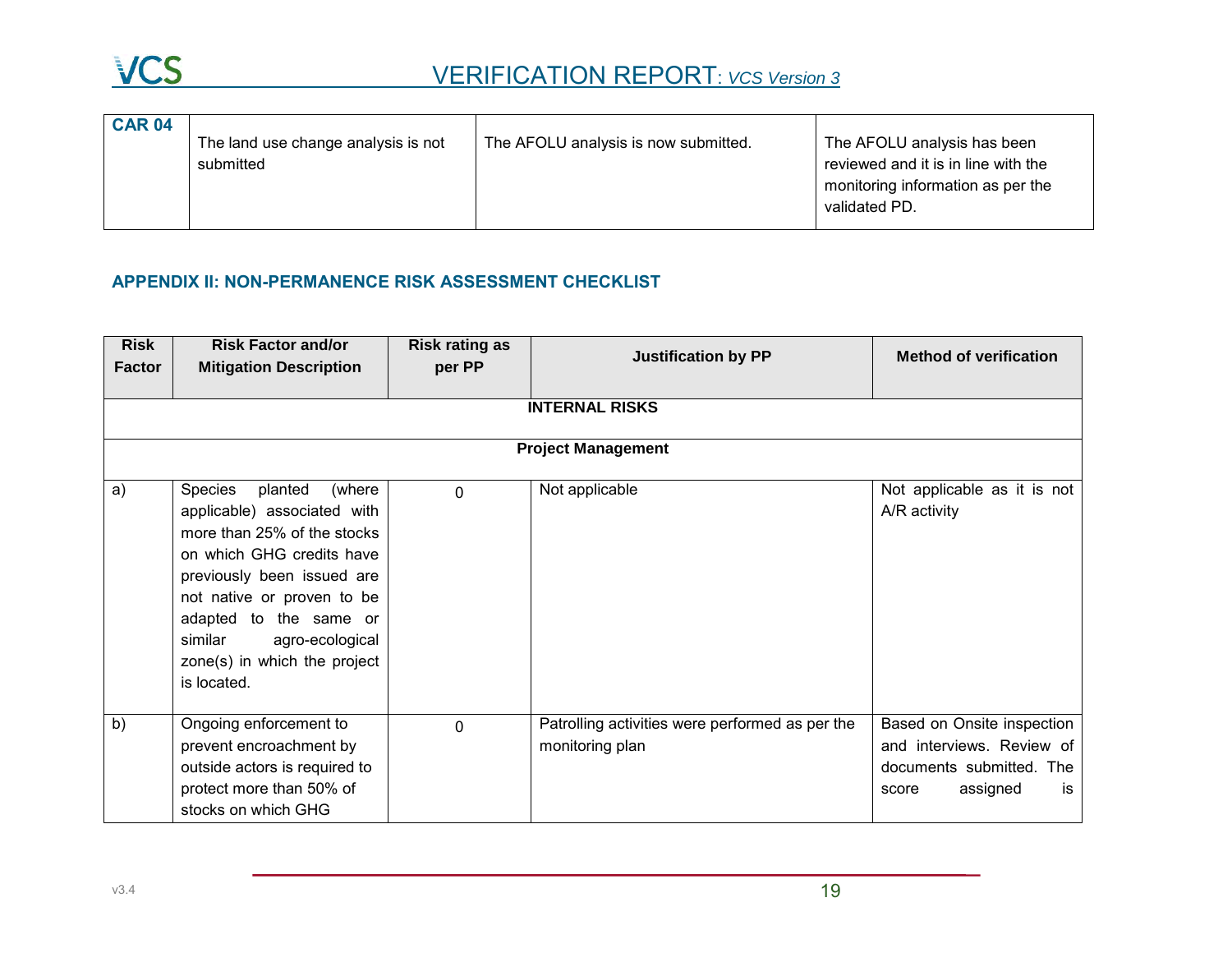

|                | credits have previously been                                                                                                                                                                                                                                                                                                       |                |                                                                                                                                                                  | acceptable.                                                                                                                                |
|----------------|------------------------------------------------------------------------------------------------------------------------------------------------------------------------------------------------------------------------------------------------------------------------------------------------------------------------------------|----------------|------------------------------------------------------------------------------------------------------------------------------------------------------------------|--------------------------------------------------------------------------------------------------------------------------------------------|
|                | issued.                                                                                                                                                                                                                                                                                                                            |                |                                                                                                                                                                  |                                                                                                                                            |
| $\mathbf{C}$ ) | Management team does not<br>include<br>individuals<br>with<br>significant experience in all<br>skills<br>necessary<br>to<br>successfully undertake all<br>project activities (i.e., any<br>area of required experience<br>is not covered by at least<br>one individual with at least 5<br>years experience in the<br>area).        | $\mathbf 0$    | The project team CVs have been submitted<br>with requirements of atleast 5 years<br>experience.                                                                  | Based on Onsite inspection<br>and interviews. Review of<br>documents submitted. The<br>assigned<br>score<br>is<br>acceptable.              |
| d)             | Management team does not<br>maintain a presence in the<br>country or is located more<br>than a day of travel from the<br>project site, considering all<br>parcels or polygons in the<br>project area.                                                                                                                              | $\overline{2}$ | The management team does not have an<br>office at Portel. In Belem office is functioning.                                                                        | <b>Based</b><br>Onsite<br>on<br>inspection and interviews.<br>The score<br>assigned is<br>acceptable.                                      |
| e)             | <b>Mitigation: Management</b><br>team includes individuals<br>with significant experience<br>in AFOLU project design<br>and implementation, carbon<br>accounting and reporting<br>(e.g., individuals who have<br>successfully managed<br>projects through validation,<br>verificationand issuance of<br>GHG credits) under the VCS | $\mathbf 0$    | The development of MR for this period was<br>by KMSPL, a consultant with<br>done<br>considerable experience is carbon accounting,<br>reporting and verification. | Onsite<br>inspection<br>and<br>of<br>interviews.<br><b>Review</b><br>documents submitted.<br>The<br>score<br>assigned<br>is<br>acceptable. |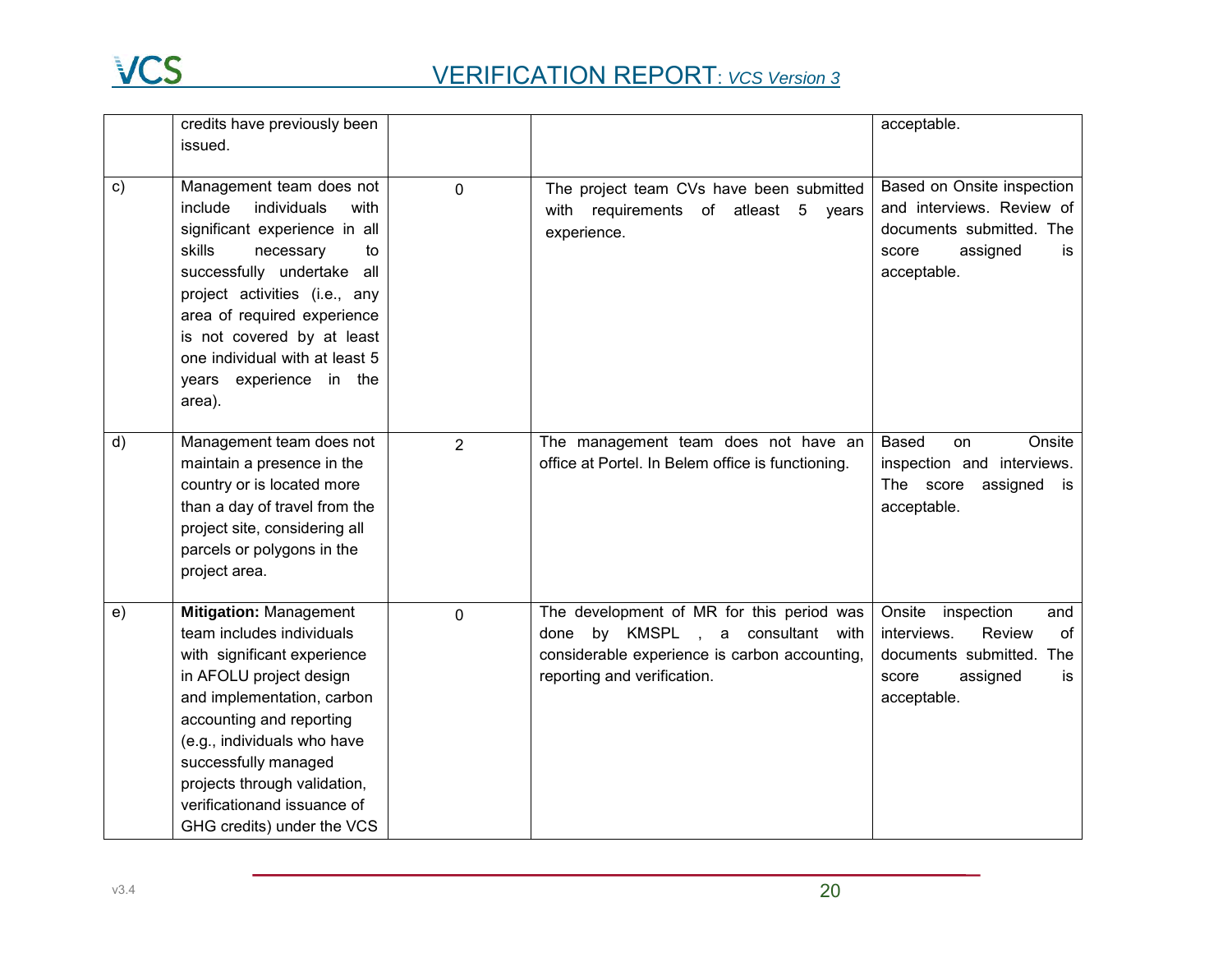

|       | Program or other approved       |                |                                                                     |                          |
|-------|---------------------------------|----------------|---------------------------------------------------------------------|--------------------------|
|       | GHG programs.                   |                |                                                                     |                          |
|       |                                 |                |                                                                     |                          |
| $f$ ) | <b>Mitigation: Adaptive</b>     | $-2$           | The management team has developed an                                | Onsite inspection and    |
|       | management plan in place.       |                | adaptative management plan and it is                                | interviews. Review of    |
|       |                                 |                | Presented to VVB.                                                   | documents submitted. The |
|       |                                 |                |                                                                     | score assigned is        |
|       |                                 |                |                                                                     |                          |
|       |                                 |                |                                                                     | acceptable.              |
|       | <b>Total Project Management</b> | 0              | Risk rating perceived is appropriate in this                        | Applicable as above      |
|       |                                 |                | section considering all applicable criteria                         |                          |
|       | $[a + b + c + d + e + f]$       |                |                                                                     |                          |
|       |                                 |                |                                                                     |                          |
|       |                                 |                | <b>Financial Viability</b>                                          |                          |
|       |                                 |                |                                                                     |                          |
| a)    | Project cash flow breakeven     | $\overline{0}$ | <b>NA</b>                                                           | <b>NA</b>                |
|       | point is greater than 10        |                |                                                                     |                          |
|       | years from the current risk     |                |                                                                     |                          |
|       | assessment.                     |                |                                                                     |                          |
|       |                                 |                |                                                                     |                          |
| b)    | Project cash flow breakeven     | $\mathbf 0$    | <b>NA</b>                                                           | <b>NA</b>                |
|       | point is between 7 and up to    |                |                                                                     |                          |
|       | 10 years from the current       |                |                                                                     |                          |
|       |                                 |                |                                                                     |                          |
|       | risk assessment                 |                |                                                                     |                          |
|       |                                 |                |                                                                     |                          |
| c)    | Project cash flow breakeven     | $\vert$ 1      | The breakeven point was between $4^{\text{th}}$ and $7^{\text{th}}$ | Review of documents      |
|       | point between 4 and up to 7     |                | years. The excel sheet for financial projections                    | submitted. The score     |
|       | years from the current risk     |                | and accounting is submitted to VVB                                  | assigned is acceptable.  |
|       | assessment.                     |                |                                                                     |                          |
|       |                                 |                |                                                                     |                          |
|       |                                 |                |                                                                     |                          |
| d)    | Project cash flow breakeven   0 |                | <b>NA</b>                                                           | <b>NA</b>                |
|       | point is less than 4 years      |                |                                                                     |                          |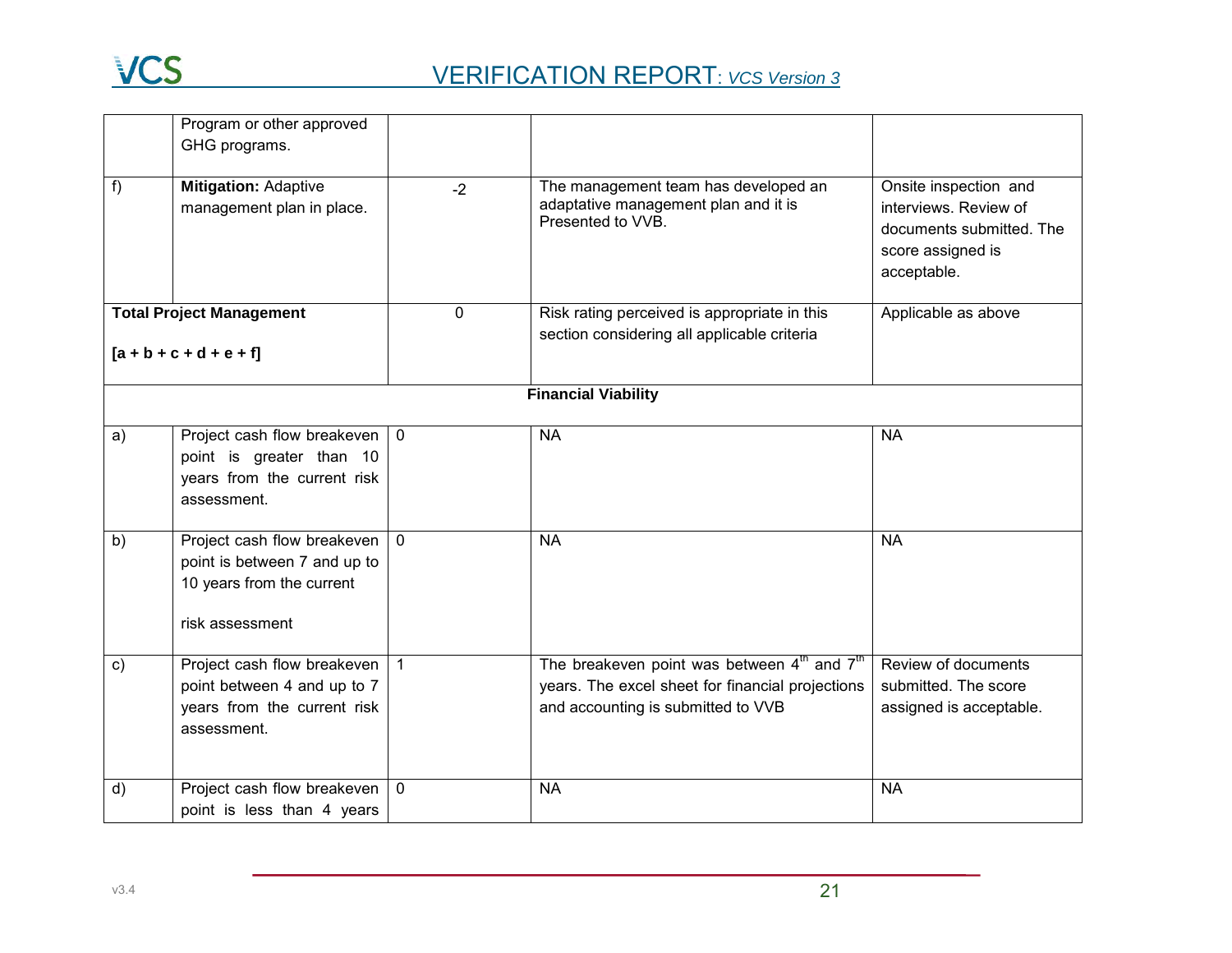

|                | from<br>the<br>current<br>risk<br>assessment.                                                                                                       |                |                                                                                                                                             |                                                                        |
|----------------|-----------------------------------------------------------------------------------------------------------------------------------------------------|----------------|---------------------------------------------------------------------------------------------------------------------------------------------|------------------------------------------------------------------------|
| e)             | Project has secured less<br>than 15% of funding needed<br>to cover the total cash out<br>before the project reaches<br>breakeven                    | $\mathbf{0}$   | <b>NA</b>                                                                                                                                   | <b>NA</b>                                                              |
| $\overline{f}$ | Project has secured 15% to<br>less than 40% of funding<br>needed to cover the total<br>cash out required before the<br>project reaches breakeven.   | $\overline{0}$ | <b>NA</b>                                                                                                                                   | $N_A$                                                                  |
| g)             | Project has secured 40% to<br>less than 80% of funding<br>needed to cover the total<br>cash<br>out required before the<br>project reaches breakeven | $\mathbf{1}$   | This was fulfilled as described in the PD. The<br>financial analysis is submitted                                                           | Review of documents<br>submitted. The score<br>assigned is acceptable. |
| $\overline{h}$ | Project has secured 80% or<br>more of funding needed to<br>cover the total cash out<br>before the project reaches<br>breakeven.                     | $\overline{0}$ | <b>NA</b>                                                                                                                                   | <b>NA</b>                                                              |
| i)             | Mitigation: Project has<br>available as callable<br>financial resources at least                                                                    |                | It is verified from the project financial plan that<br>he project had available, as financial<br>resources, at least 50% of the cash needed | Based on review of<br>documents submitted. The<br>score assigned is    |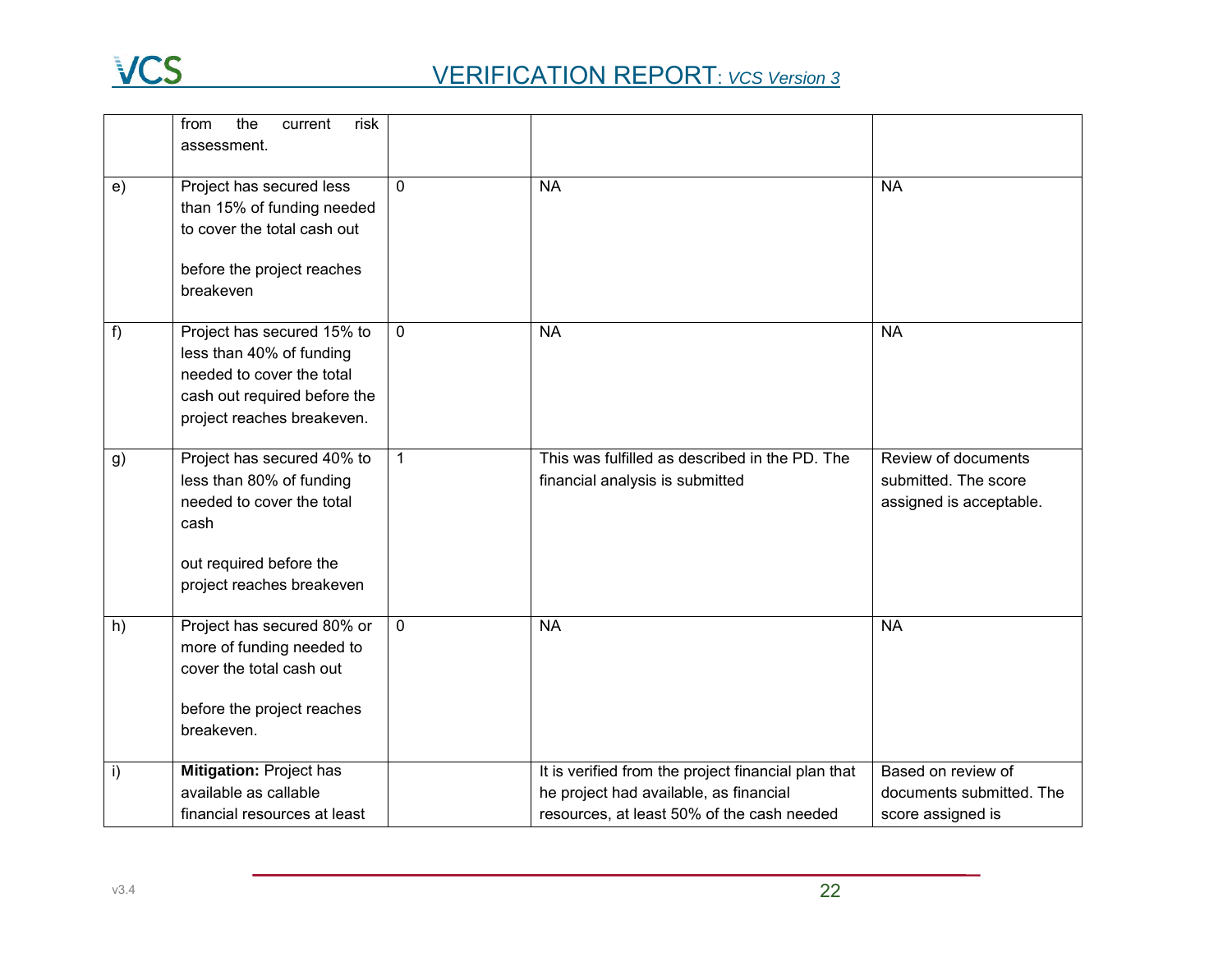

|    | 50% of total<br>cash out before project                                                                                                                                                                                                                                               |             | before breakeven threshold was reached.                                                     | acceptable.                                                                                                                                                                   |
|----|---------------------------------------------------------------------------------------------------------------------------------------------------------------------------------------------------------------------------------------------------------------------------------------|-------------|---------------------------------------------------------------------------------------------|-------------------------------------------------------------------------------------------------------------------------------------------------------------------------------|
|    | reaches breakeven.                                                                                                                                                                                                                                                                    |             |                                                                                             |                                                                                                                                                                               |
|    | <b>Total Financial Viability</b><br>(FV) [as applicable, ((a, b,                                                                                                                                                                                                                      | 2           | Risk rating perceived is appropriate in this<br>section considering all applicable criteria | Applicable as above                                                                                                                                                           |
|    | c or d) + (e, f, g or h) + i)]                                                                                                                                                                                                                                                        |             |                                                                                             |                                                                                                                                                                               |
|    |                                                                                                                                                                                                                                                                                       |             | <b>Opportunity Cost</b>                                                                     |                                                                                                                                                                               |
| a) | NPV from the most<br>profitable alternative land<br>use activity is expected to<br>be at least<br>100% more than that<br>associated with project<br>activities; or where baseline<br>activities<br>are subsistence-driven, net<br>positive community impacts<br>are not demonstrated. | 8           | NPV analysis is submitted                                                                   | There is no change from<br>risk score from previous<br>verification.<br>Based on<br>review<br>of<br>documents<br>submitted.<br><b>The</b><br>score<br>assigned is acceptable. |
| b) | NPV from the most<br>profitable alternative land<br>use activity is expected to<br>be between<br>50% and up to100% more<br>than from project activities.                                                                                                                              | $\mathbf 0$ | <b>NA</b>                                                                                   | <b>NA</b>                                                                                                                                                                     |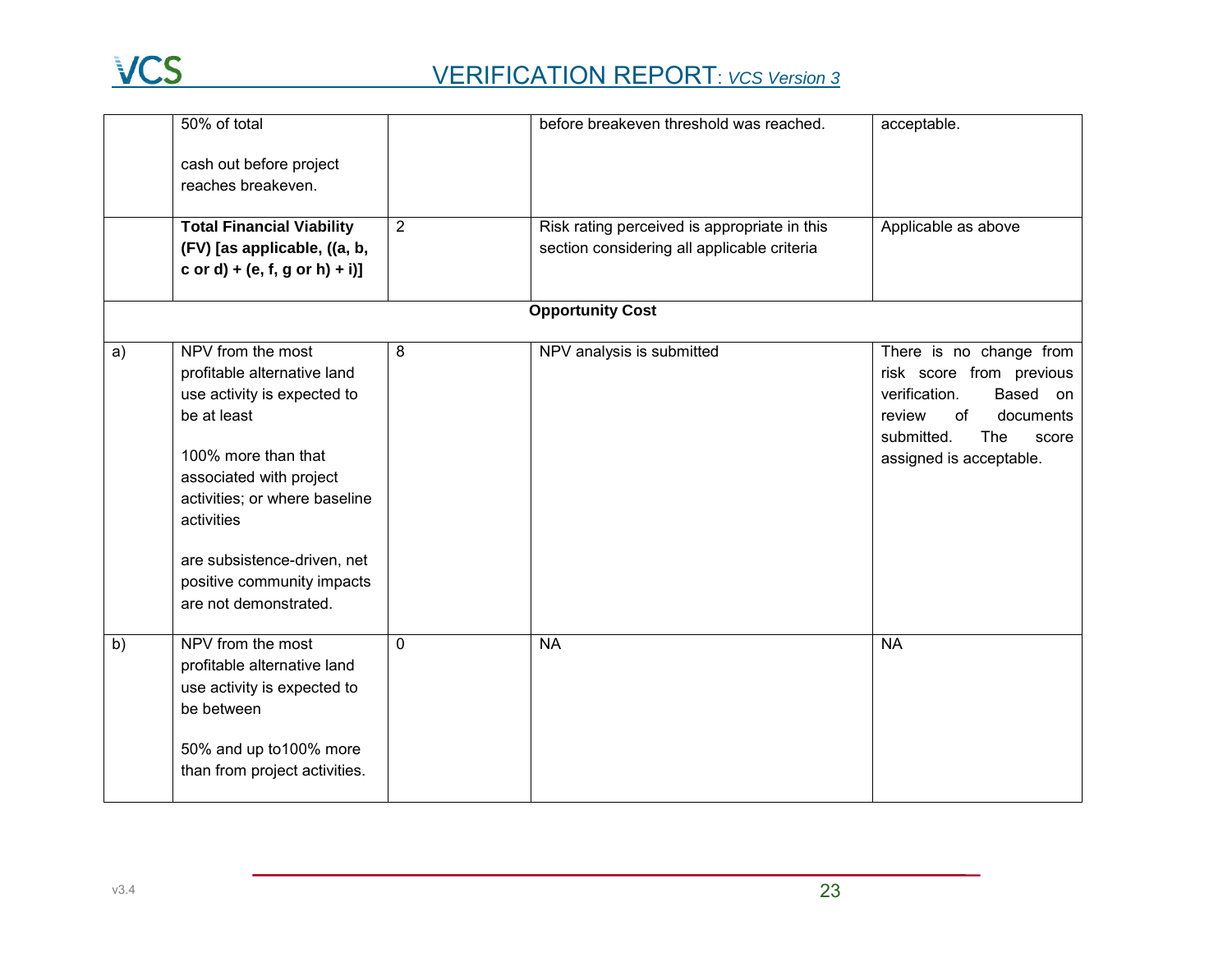

| $\mathbf{c})$  | NPV from the most<br>profitable alternative land<br>use activity is expected to<br>be between<br>20% and up to 50% more<br>than from project activities.                                                                                                                                 | $\mathbf 0$ | <b>NA</b>                                                                                                                                                                                                                                  | <b>NA</b>                                                              |
|----------------|------------------------------------------------------------------------------------------------------------------------------------------------------------------------------------------------------------------------------------------------------------------------------------------|-------------|--------------------------------------------------------------------------------------------------------------------------------------------------------------------------------------------------------------------------------------------|------------------------------------------------------------------------|
| $\overline{d}$ | NPV from the most<br>profitable alternative land<br>use activity is expected to<br>be between<br>20% more than and up to<br>20% less than from project<br>activities; or where baseline<br>activities are subsistence-<br>driven, net positive<br>community impacts are<br>demonstrated. | $\mathbf 0$ | As verified from the site visit, majority of the<br>baseline activity in the project areas is<br>subsistence farming Assessment of the net<br>impacts of the project on social and economic<br>well being of the communities was positive. | Review of documents<br>submitted. The score<br>assigned is acceptable. |
| e)             | NPV from project activities is<br>expected to be between<br>20% and up to 50% more<br>profitable than the most<br>profitable alternative land<br>use activity.                                                                                                                           | <b>NA</b>   | <b>NA</b>                                                                                                                                                                                                                                  | <b>NA</b>                                                              |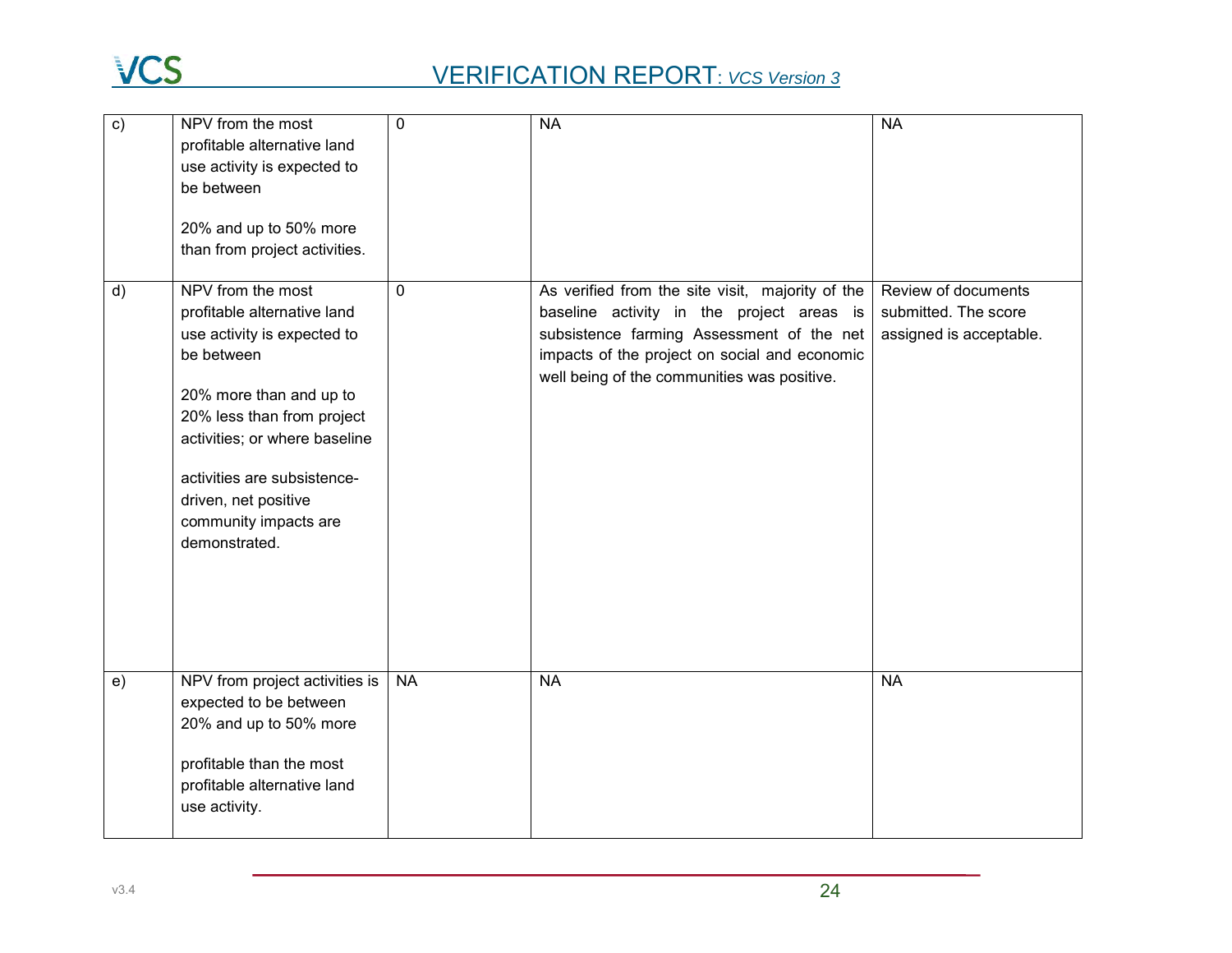

| f              | NPV from project activities is<br>expected to be at least 50%<br>more profitable than the<br>most profitable alternative<br>land use activity.                                                                                                                   | <b>NA</b>           | <b>NA</b>                                                                                                                                                                               | <b>NA</b>                                                                                                                                               |
|----------------|------------------------------------------------------------------------------------------------------------------------------------------------------------------------------------------------------------------------------------------------------------------|---------------------|-----------------------------------------------------------------------------------------------------------------------------------------------------------------------------------------|---------------------------------------------------------------------------------------------------------------------------------------------------------|
| g)             | <b>Mitigation: Project</b><br>proponent is a non-profit<br>organization.                                                                                                                                                                                         | $\Omega$            | ACATISEMA is a non-profit based traditional<br>association of town councils and indigenous<br>authorities, non-profit;<br>MEDIAMOS is a profit based simplified joint<br>stock company. | Review of documents<br>submitted. The score<br>assigned is acceptable                                                                                   |
| $\overline{h}$ | <b>Mitigation:</b><br>Project<br>is<br>protected by legally binding<br>commitment (see Section<br>2.2.4)<br>continue<br>to<br>management practices that<br>protect the credited carbon<br>stocks over the<br>length<br>of<br>project<br>the<br>crediting period. | $\mathbf 0$         | The adaptive<br>management plan is submitterated boranded news of the<br>requirement                                                                                                    | documents submitted. The<br>score assigned is<br>acceptable                                                                                             |
| $\mathsf{i}$   | <b>Mitigation:</b><br>Project<br>is<br>protected by legally binding<br>commitment (see Section<br>$2.2.4$ ) to<br>continue<br>management<br>practices that protect the                                                                                           | $-\frac{1}{\alpha}$ | The Project is protected by legally binding<br>commitment from the landowner to protect the<br>Project Area in perpetuity as indicated in<br>Conservation agreement                     | There is no change from<br>risk score from previous<br>verification. Based on<br>review of documents<br>submitted. The score<br>assigned is acceptable. |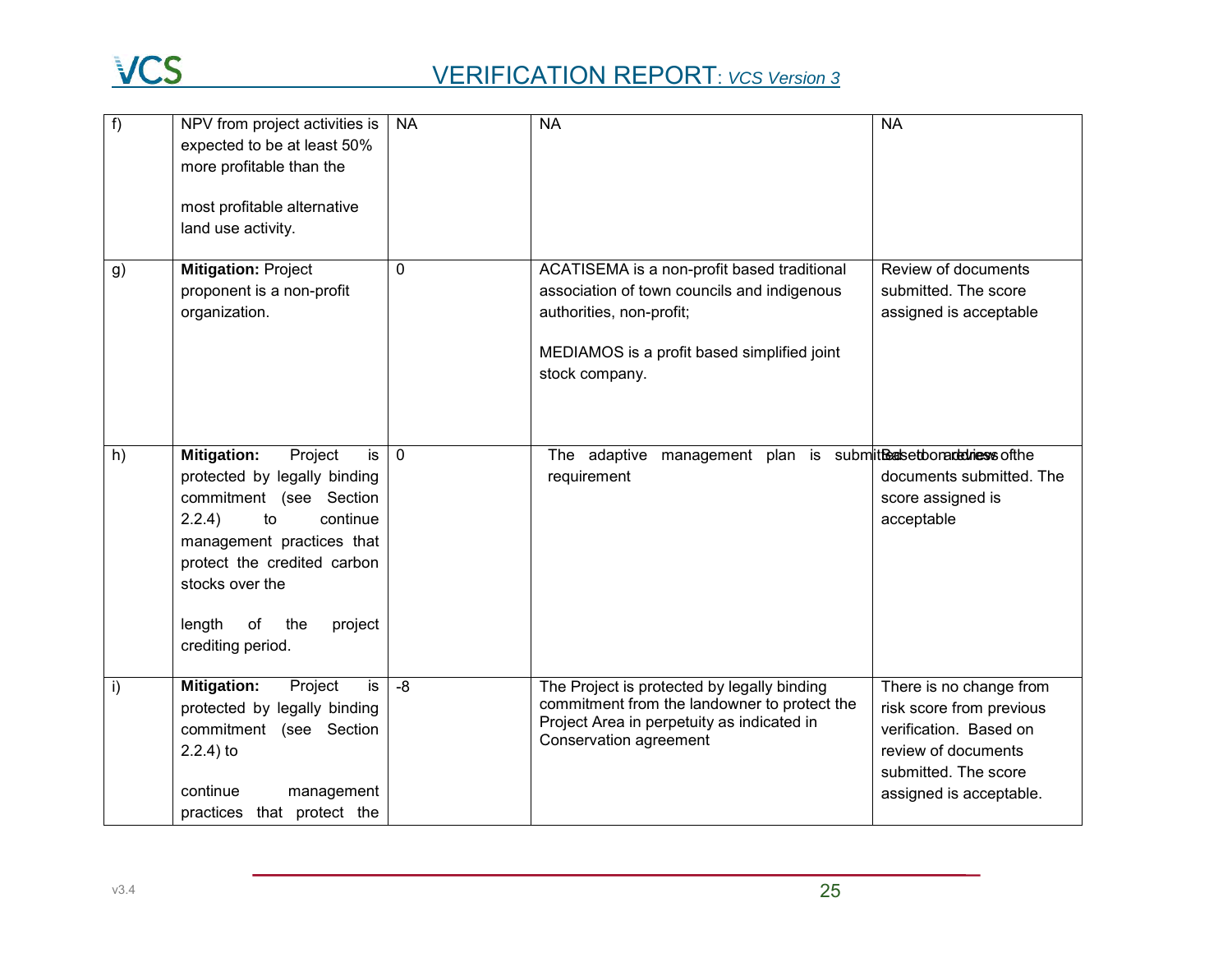

|                 | credited carbon stocks over<br>at least<br>100 years.<br><b>Total Opportunity Cost</b><br>(OC) [as applicable, (a, b,<br>c, d, e or f) + $(g$ or h)] | $\mathbf{0}$ | Risk rating perceived is appropriate in this<br>section considering all applicable criteria                                                                         | Applicable as above                                                                                                                                     |
|-----------------|------------------------------------------------------------------------------------------------------------------------------------------------------|--------------|---------------------------------------------------------------------------------------------------------------------------------------------------------------------|---------------------------------------------------------------------------------------------------------------------------------------------------------|
|                 |                                                                                                                                                      |              | <b>Project Longevity</b>                                                                                                                                            |                                                                                                                                                         |
| a)              | Without legal agreement or<br>requirement to continue the<br>management practice.                                                                    | 0            | The Project is protected by legally binding<br>commitment from the landowner to protect the<br>Project Area in perpetuity as indicated in<br>Conservation agreement | There is no change from<br>risk score from previous<br>verification. Based on<br>review of documents<br>submitted. The score<br>assigned is acceptable. |
| $\overline{b)}$ | With legal agreement or<br>requirement to continue the<br>management practice.                                                                       | 0            | The Project is protected by legally binding<br>commitment from the landowner to protect the<br>Project Area in perpetuity as indicated in<br>Conservation agreement | There is no change from<br>risk score from previous<br>verification. Based on<br>review of documents<br>submitted. The score<br>assigned is acceptable. |
| $\mathbf{c})$   | <b>Total Project Longevity</b><br>(PL)                                                                                                               | 0            | Risk rating perceived is appropriate in this<br>section considering all applicable criteria                                                                         | Applicable as above                                                                                                                                     |
| d)              | Total Internal Risk (PM +<br>$FV + OC + PL$                                                                                                          | $\mathbf 0$  | Risk rating perceived is appropriate in this<br>section considering all applicable criteria                                                                         | Applicable as above                                                                                                                                     |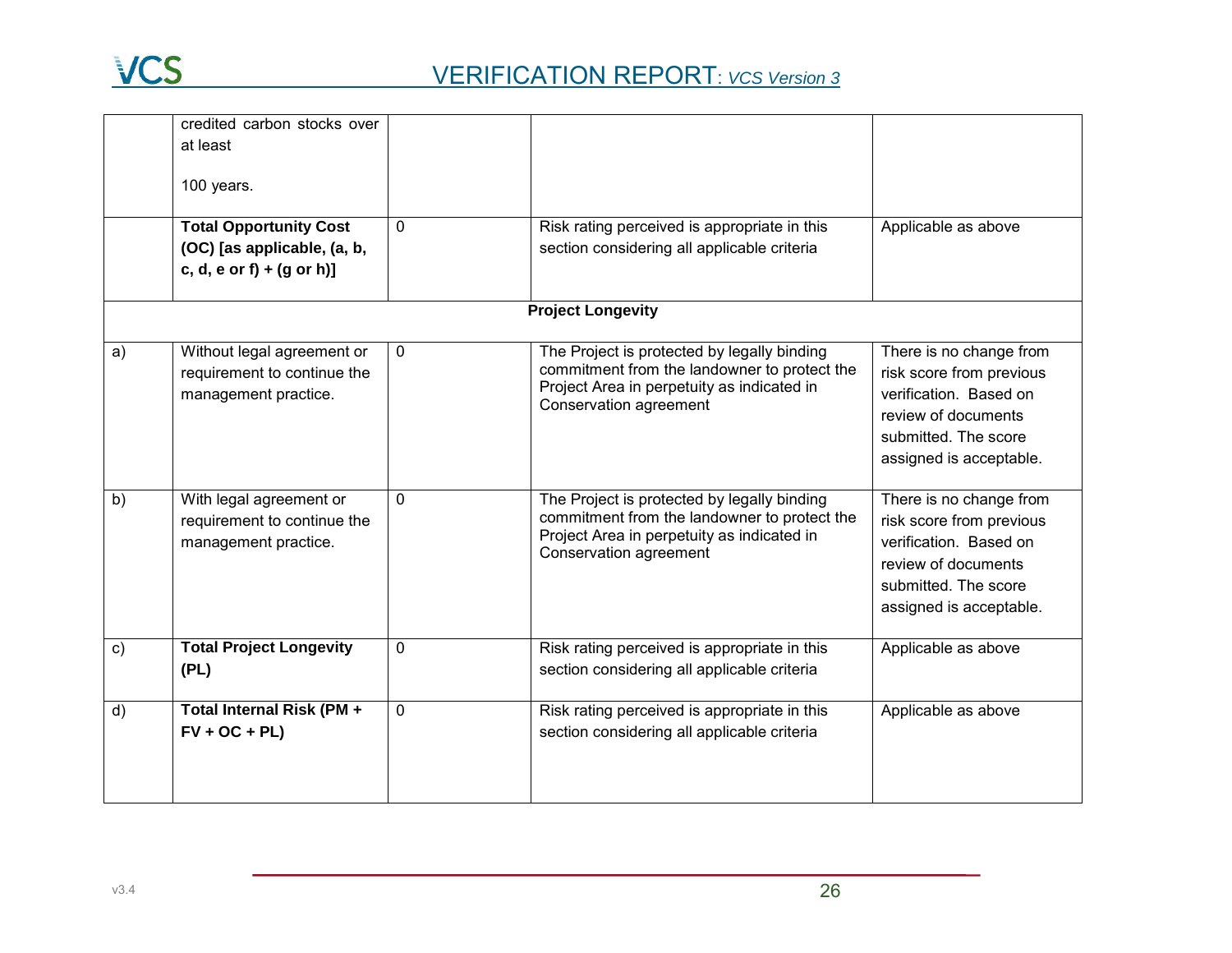

|              | <b>EXTERNAL RISKS</b>                                                                                                                                                              |              |                                                                                                                                                                                                                                                                                                                                                       |                                                                                                                                                                           |  |
|--------------|------------------------------------------------------------------------------------------------------------------------------------------------------------------------------------|--------------|-------------------------------------------------------------------------------------------------------------------------------------------------------------------------------------------------------------------------------------------------------------------------------------------------------------------------------------------------------|---------------------------------------------------------------------------------------------------------------------------------------------------------------------------|--|
|              |                                                                                                                                                                                    |              | <b>Land Tenure and Resource Access/Impacts</b>                                                                                                                                                                                                                                                                                                        |                                                                                                                                                                           |  |
| a)           | Ownership and resource<br>access/use rights are held<br>by same entity(s).                                                                                                         | 0            | Carbon is under control of the Project<br>Proponent as indicated in carbon ownership<br>documents                                                                                                                                                                                                                                                     | There is no change from<br>risk score from previous<br>verification. Based on<br>review of documents<br>submitted. The score<br>assigned is acceptable.                   |  |
| b)           | Ownership and resource<br>access/use rights are held<br>by different entity(s) (e.g.,<br>land is government owned<br>and the project proponent<br>holds a lease or<br>concession). | $\Omega$     | Ownership and resource access/use rights are<br>held by the same entity. Thus<br>this factor doesn't apply                                                                                                                                                                                                                                            | Based on Site visit,<br>interviews and land<br>ownership records. The<br>score assigned is<br>acceptable.                                                                 |  |
| $\mathbf{C}$ | In more than 5% of the<br>project area, there exist<br>disputes over land tenure or<br>ownership.                                                                                  | $\Omega$     | The Project's Boundary is legally owned<br>private land as proved by the evidence on<br>ownership                                                                                                                                                                                                                                                     | There is no change from<br>risk score from previous<br>verification. Based on<br>review of documents<br>submitted. The score<br>assigned is acceptable.                   |  |
| d)           | There exist disputes over<br>access/use rights (or<br>overlapping rights).                                                                                                         | $\mathbf{0}$ | Villagers living within the Project's Boundary<br>do so only on the Leakage Management Area<br>(LMA). The Project Area is only forest area<br>beyond 3Km from the rivers as indicated in the<br>Social Assessment. Furthermore, the Project is<br>in the process of grant of land-use rights and<br>eventually land titles to those living in the LMA | There is no change from<br>risk score from previous<br>verification. Based on site<br>visit and review of<br>documents submitted. The<br>score assigned is<br>acceptable. |  |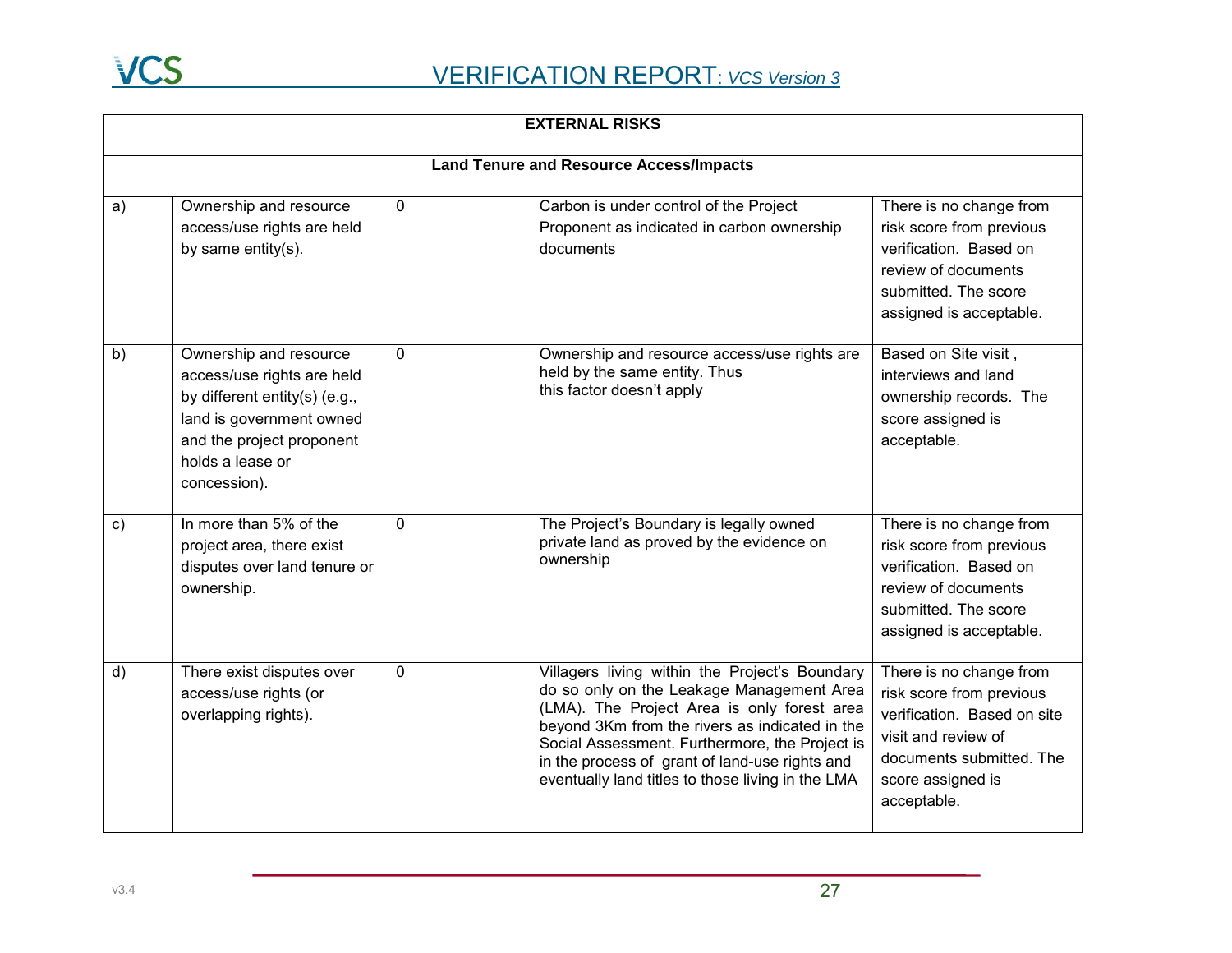

| e)    | WRC projects unable to<br>demonstrate that potential<br>upstream and sea impacts<br>that could undermine issued<br>credits in the next 10 years<br>are irrelevant or expected to<br>be insignificant, or that there<br>is a plan in place for<br>effectively mitigating such<br>impacts. | $\Omega$    | <b>NA</b>                                                                                                                                                           | <b>NA</b>                                                                                  |
|-------|------------------------------------------------------------------------------------------------------------------------------------------------------------------------------------------------------------------------------------------------------------------------------------------|-------------|---------------------------------------------------------------------------------------------------------------------------------------------------------------------|--------------------------------------------------------------------------------------------|
| $f$ ) | Mitigation: Project area is<br>protected by legally binding<br>commitment (e.g., a<br>conservation easement or<br>protected area) to continue<br>management practices that<br>protect carbon stocks over<br>the length of the project<br>crediting period.                               | $-2.0$      | The Project is protected by legally binding<br>commitment from the landowner to protect the<br>Project Area in perpetuity as indicated in<br>Conservation agreement | Site visit, interviews and<br>review of documents. The<br>score assigned is<br>acceptable. |
| g)    | <b>Mitigation: Where disputes</b><br>over land tenure, ownership<br>or access/use rights exist,<br>documented evidence is<br>provided that projects have<br>implemented activities to<br>resolve the disputes or<br>clarify overlapping claims.                                          | $\mathbf 0$ | <b>NA</b>                                                                                                                                                           | <b>NA</b>                                                                                  |
|       | <b>Total Land Tenure (LT) [as</b><br>applicable, ((a or b) + $c$ + d<br>$+ e + f + g$ ]                                                                                                                                                                                                  | $\mathbf 0$ | Risk rating perceived is appropriate in this<br>section considering all applicable criteria                                                                         | Applicable as above                                                                        |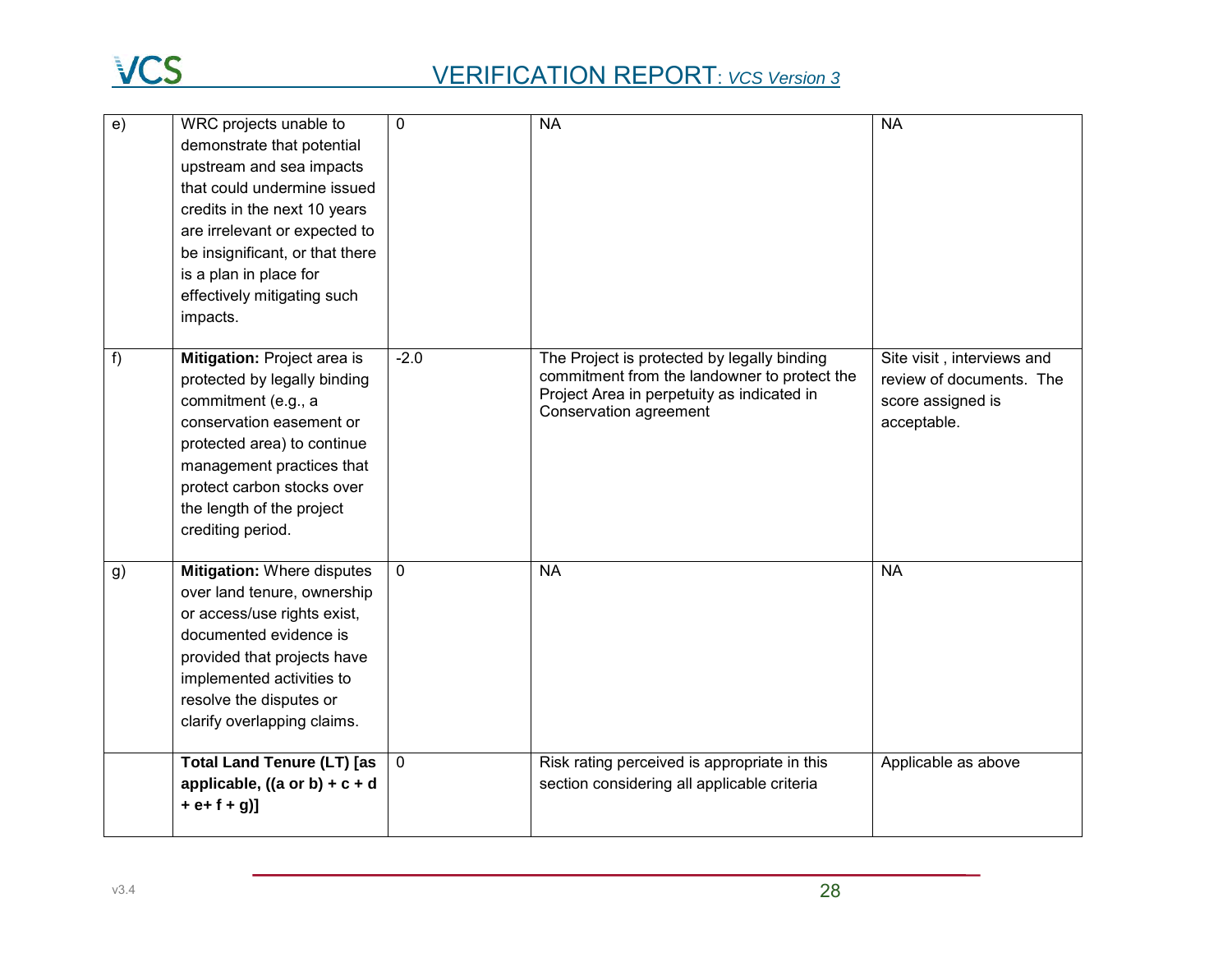

| <b>Community Engagement</b> |                                                                                                                                                                                          |                 |                                                                                                                       |                                                                                                     |
|-----------------------------|------------------------------------------------------------------------------------------------------------------------------------------------------------------------------------------|-----------------|-----------------------------------------------------------------------------------------------------------------------|-----------------------------------------------------------------------------------------------------|
| a)                          | Less than 50 percent of<br>households living within the<br>project area, who are reliant<br>on the project area, have<br>been consulted.                                                 | 10              | Community engagement is in process and the<br>implementation during this verification with<br>evidences are provided. | Based on Site visit,<br>interviews and review of<br>documents. The score<br>assigned is acceptable. |
| b)                          | Less than 20 percent of<br>households living within 20<br>km of the project boundary<br>outside the project area, and<br>who are reliant on the<br>project area, have been<br>consulted. | $\Omega$        | <b>NA</b>                                                                                                             | Site visit, interviews and<br>review of documents. The<br>score assigned is<br>acceptable.          |
| $\mathbf{C}$                | Mitigation: The project<br>generates net positive<br>impacts on the social and<br>economic well being of the<br>local communities who<br>derive livelihoods from the<br>project area     | $\Omega$        | <b>NA</b>                                                                                                             | Site visit, interviews and<br>review of documents. The<br>score assigned is<br>acceptable.          |
| d)                          | <b>Total Community</b><br><b>Engagement (CE) [where</b><br>applicable, (a+b+c)]                                                                                                          | $\overline{10}$ | Risk rating perceived is appropriate in this<br>section considering all applicable criteria                           | Applicable as above                                                                                 |
| <b>Political risk</b>       |                                                                                                                                                                                          |                 |                                                                                                                       |                                                                                                     |
| a)                          | Governance score of less<br>than -0.79.                                                                                                                                                  | <b>NA</b>       | <b>NA</b>                                                                                                             | <b>NA</b>                                                                                           |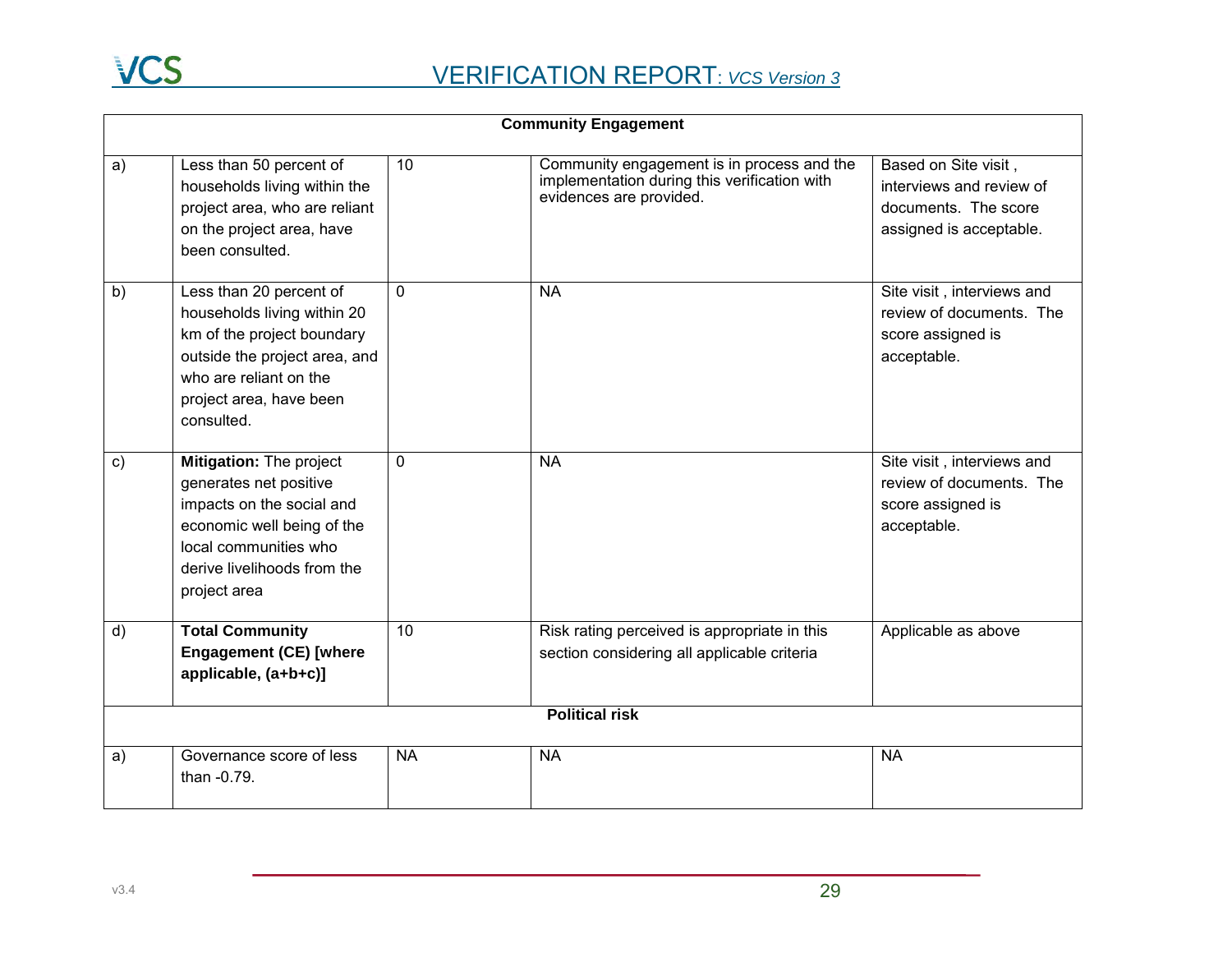

| b)    | Governance score of -0.79<br>to less than -0.32.                                                                       | <b>NA</b>      | <b>NA</b>                                                                                                                                                                                                                                                                                | <b>NA</b>                                                             |
|-------|------------------------------------------------------------------------------------------------------------------------|----------------|------------------------------------------------------------------------------------------------------------------------------------------------------------------------------------------------------------------------------------------------------------------------------------------|-----------------------------------------------------------------------|
| c)    | Governance score of --0.32<br>to less than 0.19.                                                                       | <b>NA</b>      | <b>NA</b>                                                                                                                                                                                                                                                                                | <b>NA</b>                                                             |
| d)    | Governance score of -0.19<br>to less than 0.82.                                                                        | $\overline{2}$ | Average score of all six indicators for the five<br>most recent years (20012-2017) is<br>$-0.44$<br>http://info.worldbank.org/governance/wgi/?fileN<br>ame=wgidataset stata.zip                                                                                                          | From the review of<br>documents. The score<br>assigned is acceptable. |
| e)    | Governance score of 0.82 or<br>higher.                                                                                 | <b>NA</b>      | <b>NA</b>                                                                                                                                                                                                                                                                                | <b>NA</b>                                                             |
| $f$ ) | Mitigation: Country is<br>implementing REDD+<br>Readiness or other<br>activities, as set out in this<br>Section 2.3.3. | $-2$           | The Colombian government is an active<br>member of the UNFCCC REDD+ and within<br>the framework of the same has established a<br>National REDD Strategy ENREDD+. Further<br>there is a Designated National Authority under<br>which there are various projects under REDD+<br>mechanism. | From the review of<br>documents. The score<br>assigned is acceptable. |
| g)    | <b>Total Political (PC) [as</b><br>applicable ((a, b, c, d or e)<br>$+ f)]$                                            | $\mathbf 0$    | Risk rating perceived is appropriate in this<br>section considering all applicable criteria                                                                                                                                                                                              | Applicable as above                                                   |
|       | Total External Risk (LT +<br>$CE + PC$                                                                                 | 10             | Risk rating perceived is appropriate in this<br>section considering all applicable criteria                                                                                                                                                                                              | Applicable as above                                                   |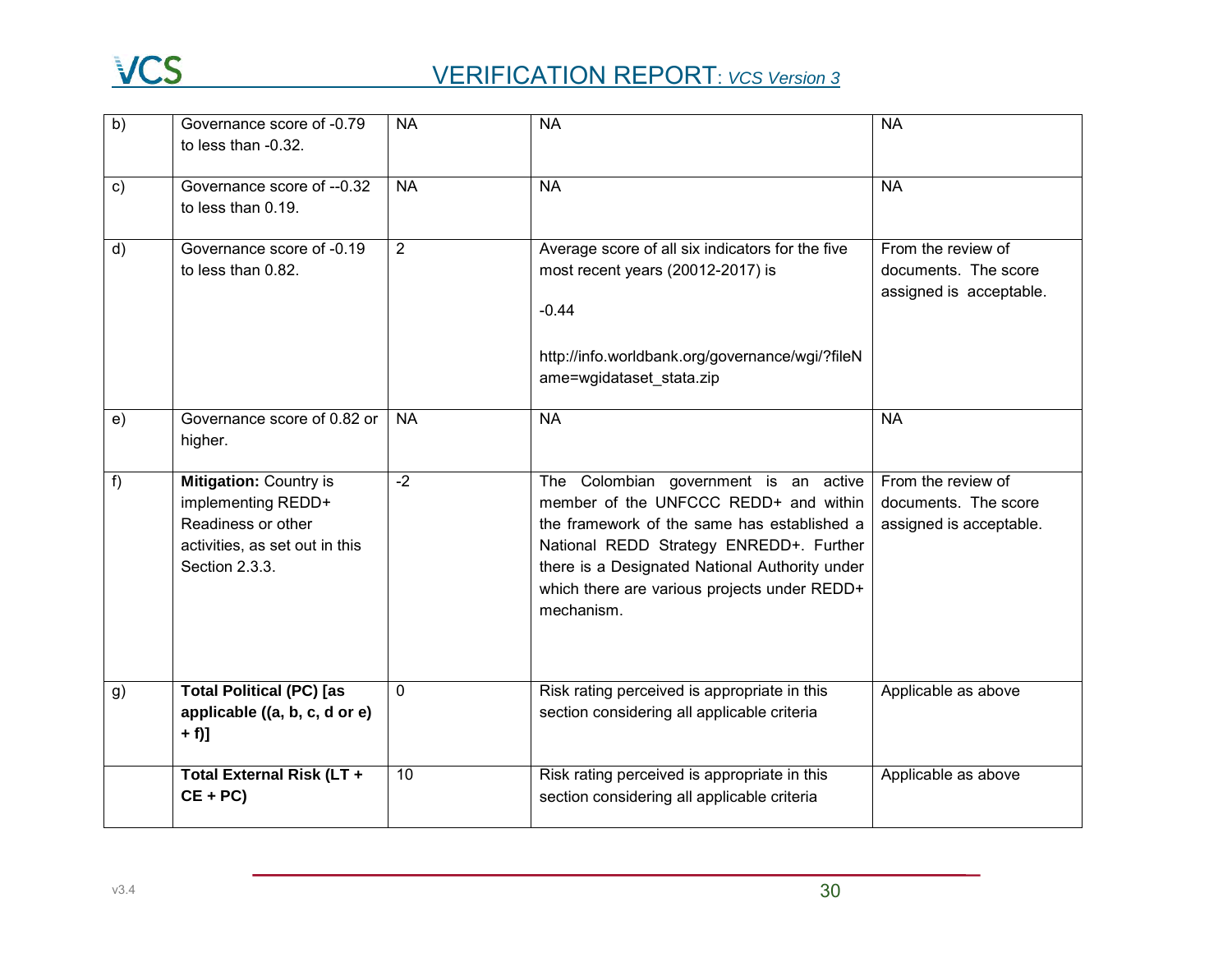

| <b>NATURAL RISKS</b> |                                                                           |          |                                                                                                                                                                                                                                           |                                                                                                    |
|----------------------|---------------------------------------------------------------------------|----------|-------------------------------------------------------------------------------------------------------------------------------------------------------------------------------------------------------------------------------------------|----------------------------------------------------------------------------------------------------|
| $\mathsf F$          | Fire                                                                      | 0.5      | fire risk significance is rated<br>The<br>as<br>"insignificant (less than 5% loss of carbon<br>stocks). For this verification no losses above<br>this threshold were reported. However the risk<br>for some years reflected and increase. | Site visit inspection and<br>from the review of<br>documents. The score<br>assigned is acceptable. |
| PD                   | Pest and Disease Outbreaks                                                | $\Omega$ | The fire risk significance is rated as<br>"insignificant (less than 5% loss of carbon<br>stocks). During this verification, no significant<br>loss has occurred due to any pests.                                                         | The score<br>assigned is<br>acceptable.                                                            |
| W                    | <b>Extreme Weather</b>                                                    | 1        | The extreme weather risk significance is rated<br>as "insignificant (less than 5% loss of carbon<br>There were no losses due to<br>stocks)."<br>cyclones this monitoring period.<br>For this verification no losses were reported.        | The score assigned is<br>acceptable.                                                               |
| G                    | <b>Geological Risk</b>                                                    | 0        | Because none of these risks have been<br>identified to impact any discrete project area,<br>significance is considered "no loss."<br>For this verification no losses were reported.                                                       | Web Data links as per<br>Appendix 09                                                               |
| $\overline{ON}$      | <b>Other Natural risk</b>                                                 | 0.25     | N <sub>A</sub>                                                                                                                                                                                                                            | <b>NA</b>                                                                                          |
|                      | <b>Total Natural Risk (as</b><br>applicable, $F + PD + W + G$<br>$+ ON$ ) | 1.75     | Risk rating perceived is appropriate in this<br>section considering all applicable criteria. The<br>applied mitigation scores to each of fire, pest,<br>extreme weather and geological risk is                                            | Applicable as above                                                                                |